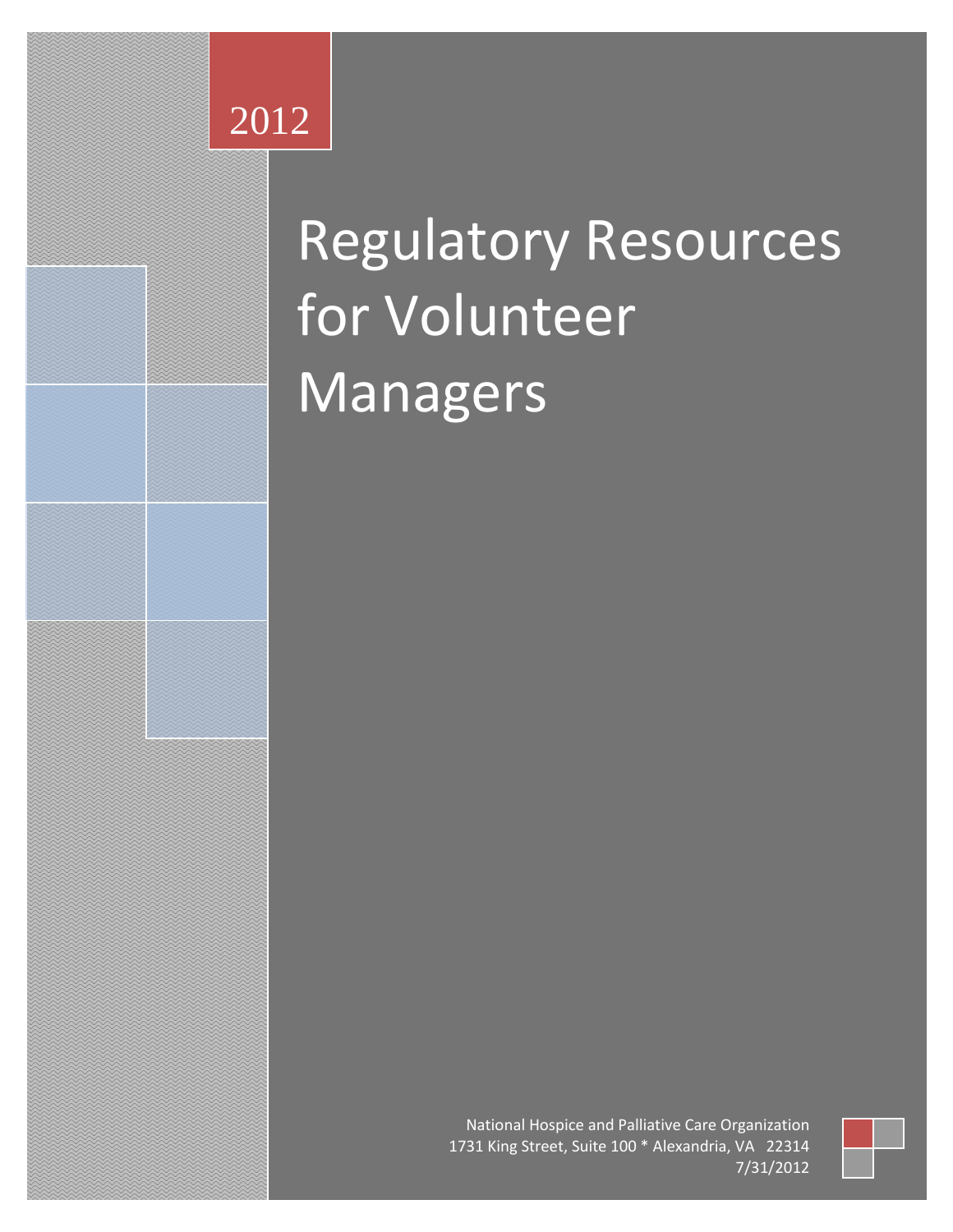# **Top 10 Frequently Asked Regulatory Questions VOLUNTEERs and VOLUNTEER MANAGERS**



# **1. What activities can be included in the 5% cost savings calculation?**

*CMS allows hospice providers to count direct patient care activities and administrative activities towards the 5% cost savings calculation.* 

- *Examples of direct patient care services include helping patients and families with household chores, shopping, transportation, and companionship. Examples of direct patient care services include mowing a patient's lawn or walking their dog. The key is that the volunteer has direct contact with the patient and the family.*
- *Volunteers may assist in ancillary and office activities that support direct patient care activities. These duties may include answering telephones, filing, assisting with patient and family mailings, and data entry.*

# **2. What activities don't count towards the 5% cost savings calculation?**

*Hospices may use volunteers in non-administrative and non-direct patient care activities, but CMS has stated that they are not eligible for inclusion in the "5 percent" calculation. Some of these activities include:*

- *Craft projects*
- *Quilting/ sewing/knitting*
- *Cooking and baking*
- *Orientation, in-service education*
- *Interdisciplinary team meetings*
- *Board participation and board meetings*
- *Community events (i.e.: health fairs)*

# **3. How many hours should a volunteer orientation program include?**

*The federal regulations do not specify a required length of volunteer training, but providers should review state hospice licensure regulations for any related requirements. NHPCO's, Hospice Volunteer Program Resource Manual suggests a 16-hour training program.*

# **4. What content must be included in a volunteer training program?**

*Regardless of the specific duties a volunteer will perform, orientation training should include:*

- *Hospice goals, services and philosophy;*
- *Confidentiality and protection of the patient's and family's rights; Family dynamics, coping mechanisms and psychological issues surrounding terminal illness, death and bereavement;*
- *Guidance related specifically to individual responsibilities.*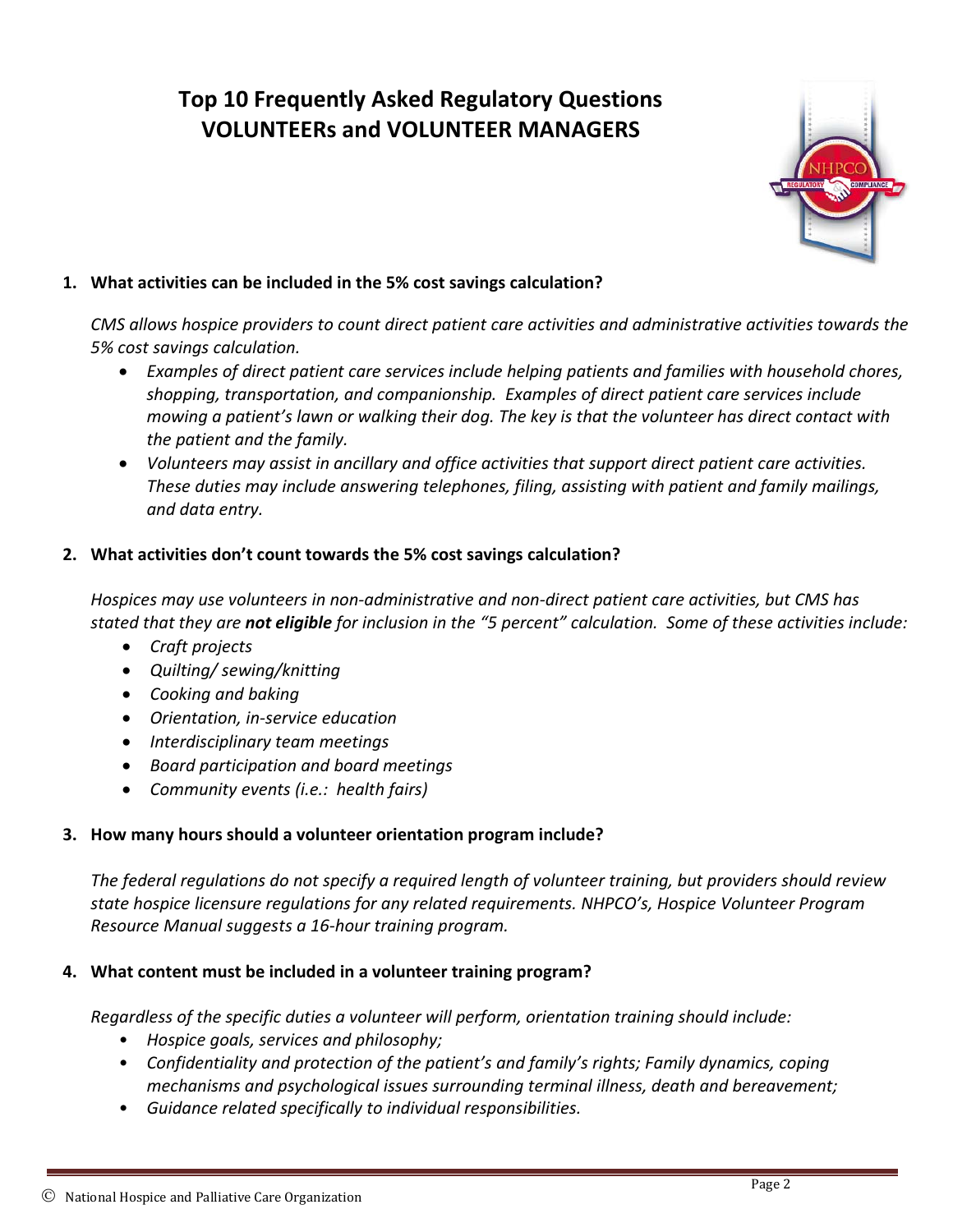*Surveyors will also be looking for documented evidence that volunteers (1) are aware of their duties and responsibilities and (2) know to whom they should report before being assigned to a patient and family or given administrative duties.*

# **5. Do all volunteers need to have a criminal background check?**

*Since volunteers are considered employees, they are included in the criminal background check requirement per the Medicare Hospice CoPs at 418.114.*

# **6. Can a hospice count volunteer travel time towards the 5% cost savings?**

*If a hospice compensates its staff for travel time, the hospice can also count travel time for volunteers in meeting the 5 percent requirement. Per CMS, "What that means is that if your staff is paid for the time it takes them to drive to a patient's home, then you can count the time it takes for a volunteer to drive to a patient's home. However, if you do not pay an administrative staff for the time it takes to drive to the office, then you cannot count the travel time of the volunteer who drives to an office location to volunteer."*

# **7. Can a hospice treat student interns as volunteers and then use their hours towards the 5% cost savings calculation?**

*After reviewing the CoP regulatory text and the interpretive guideline language there is lack of detail related to the use of interns as volunteers. Using interns as volunteers and counting their hours towards the 5% would be at your organization's discretion.*

### **8. Can a hospice list a volunteer's visit frequency as PRN?**

*CMS requires that all disciplines, including volunteers, listed on the patient's plan of care have distinct visit frequencies. Visit ranges are acceptable, but should not have an excessive gap. (ie: 2-3 visits/ week versus 2-6 visits/week) PRN is not an allowable as a standalone visit frequency. PRN can accompany a distinct visit frequency such as 1-2/ month and 2 PRN's. If there is no specified visit frequency for the volunteer, the provider could use a phrase such as, "per patient request" as the frequency on the patient's plan of care.* 

### **9. What staff hours can a hospice use when calculating the required 5% cost savings?**

*To determine how many hours will be required to meet your program's 5 percent requirement, divide the number of hours that hospice volunteers spent providing administrative and/or direct patient care services by the total number of patient care hours of all paid hospice employees and contract staff.*

# **10. Where can a hospice find a volunteer value rate to use in their 5% cost savings calculation?**

*NHPCO's, Hospice Volunteer Program Resource Manual recommends using the Points of Light Institute [\(http://archive.pointsoflight.org/resources/research/calculator.cfm\)](http://archive.pointsoflight.org/resources/research/calculator.cfm) or the Independent Sector website [\(www.independentsector.org/programs/research/volunteer\\_time.html\)](http://www.independentsector.org/programs/research/volunteer_time.html) to determine volunteer hourly rates.*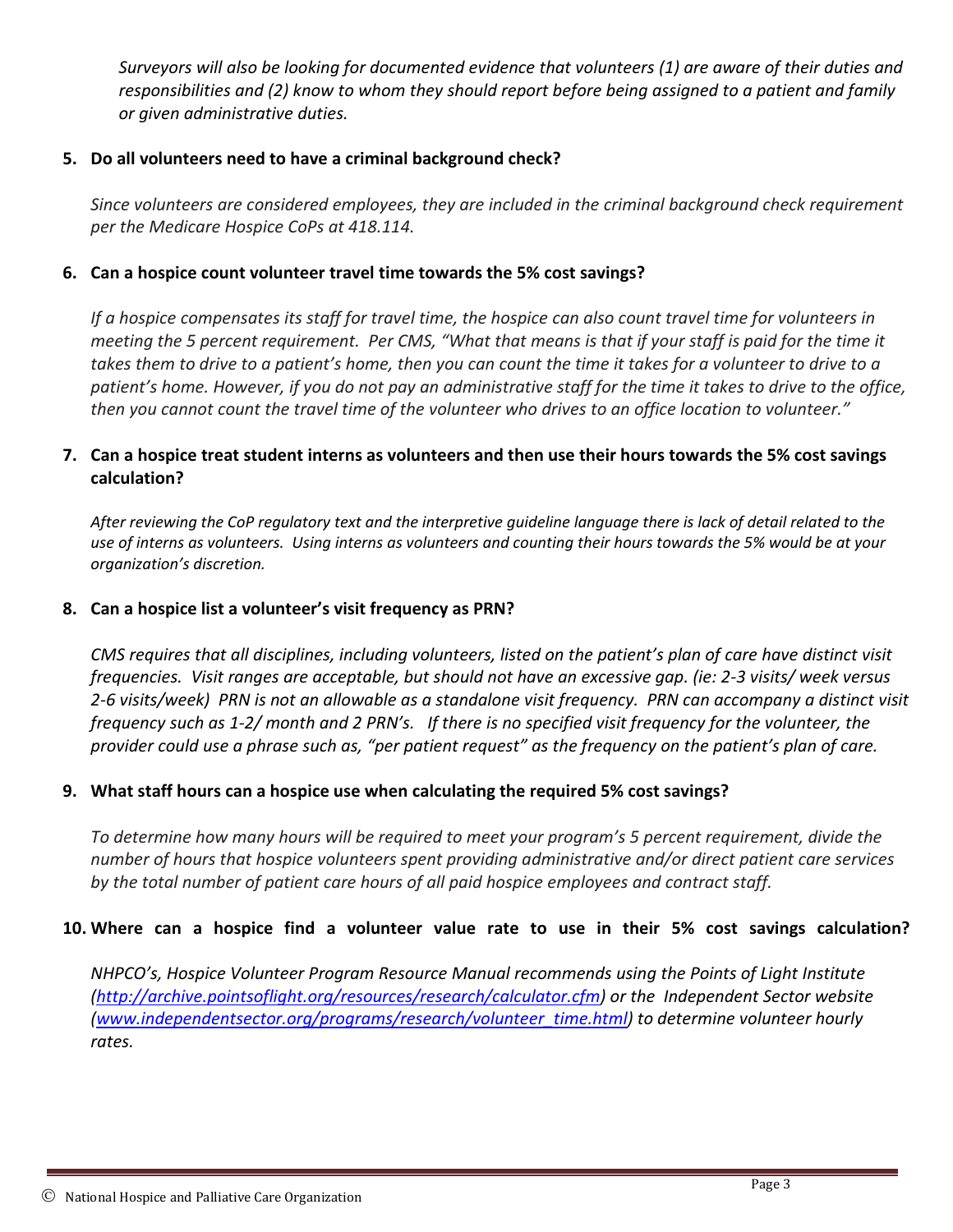

# **Medicare Hospice Conditions of Participation**

- Resource by Discipline Series Volunteers and Volunteer Managers
- Resource by Topic Series Volunteers
- Resource Series Volunteer 5% Cost Savings Match Information Sheet
- CMS Final Medicare Hospice Interpretive Guidelines
- Section 418.78 Condition of Participation: Volunteers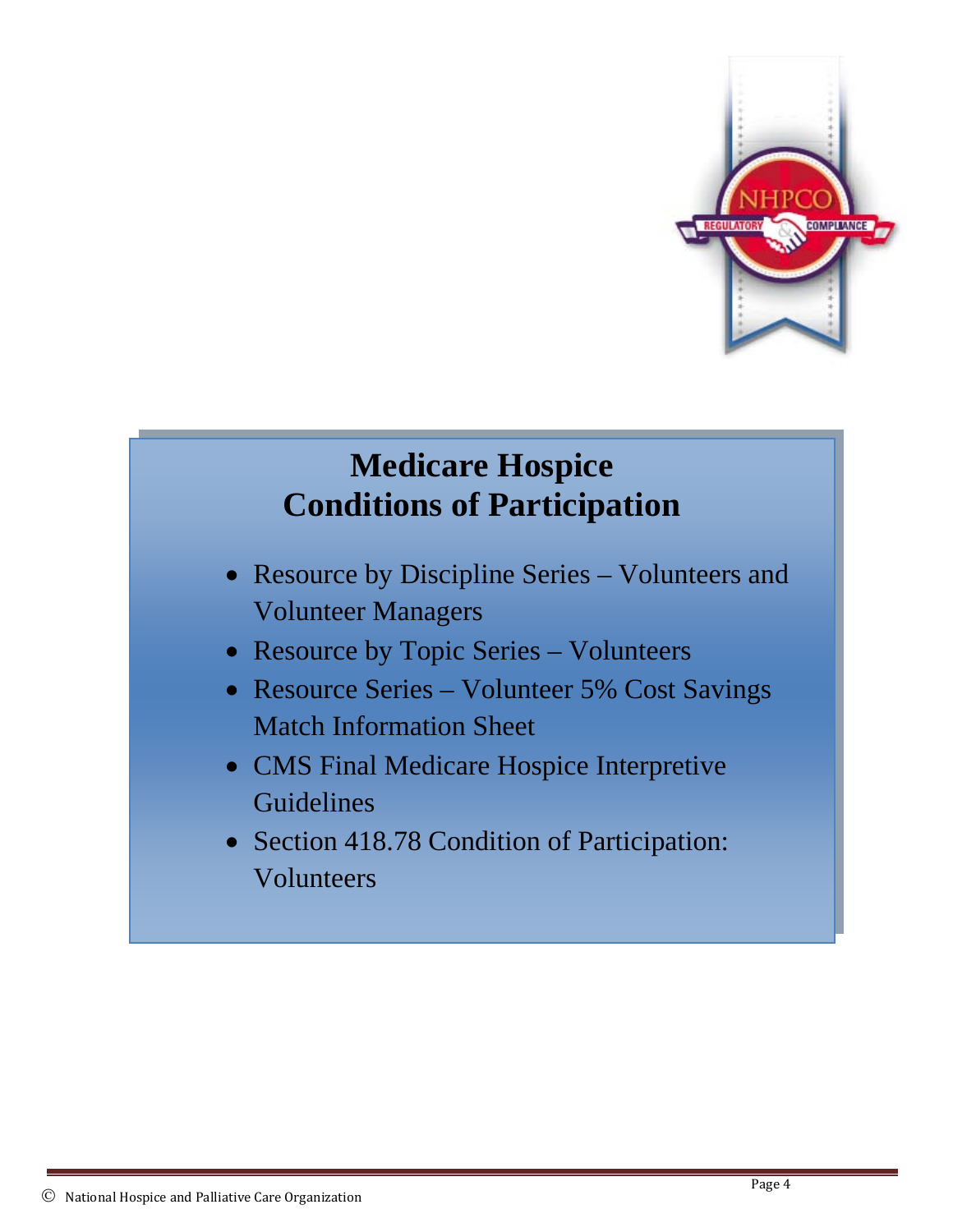

# **Medicare Hospice Conditions of Participation Volunteers and Volunteer Managers**

#### **Summary**

#### *Highlights of key changes for volunteer manager professionals and guidance for implementation*

- 1) 418.52 Patient's rights
- 2) 418.56 Interdisciplinary group, care planning, and coordination of services
- 3) 418.78 Volunteers
- 4) 418.100 Organization and administration of services
- 5) 418.114 Personnel qualifications for licensed professionals -- Criminal Background Checks

#### **Background**

There are several key changes to the new Medicare Conditions of Participation that will affect volunteer programs. Some of the new regulations are already being met by hospice programs, but for many programs there will be a need to invest time and resources to become compliant on December 2, 2008. For the purposes of the Conditions of Participation, volunteers are considered employees and the same requirements for orientation, training and criminal background checks apply.

#### **418.52 Patient's rights**

From the volunteer perspective, all written and verbal information to patients must include the provision of volunteer services. Agency cooperation is needed so that volunteer services are introduced to the patient so that they can decide whether or not they desire the services.

#### **418.56 Interdisciplinary group, care planning, and coordination of services**

There is an increased need to be sure that volunteers are a part of the care planning process. The volunteer role as part of the IDT is an integral part of this rule. Volunteer coordinators or volunteers must be part of the care planning process, document on the plan of care for all patients receiving volunteer services and review, revise and document the individualized plan as frequently as the patient's condition requires, but no less frequently than every 15 calendar days.

Section 418.56 (c) also requires "a detailed statement of the scope and frequency of services to meet the patient's and family's needs, and that the plan of care must be reviewed as frequently as the patient's condition requires, but no less frequently than every 15 days. This will have the greatest impact on a program if it's not documenting to the plan of care already. It requires that when a volunteer is part of the care of a patient, the scope, frequency and update happens just as it does for all other disciplines. In general, this new language emphasizes the increased importance of volunteers and will enable volunteers to document and therefore prove the value of the work volunteers do for patients and families.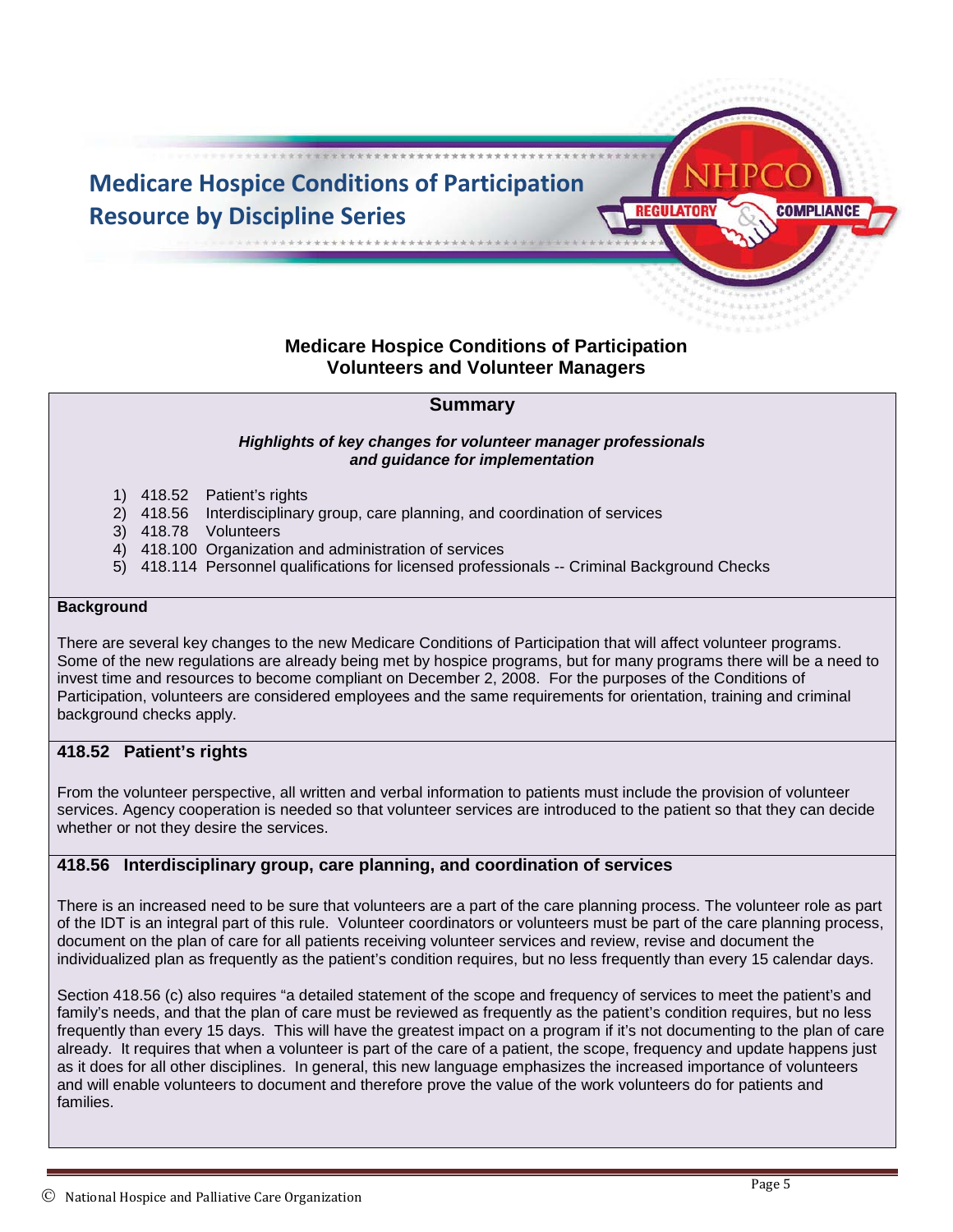# **418.78 Conditions of participation— Volunteers**

The phrase 'day to day', as used, requires hospices to incorporate volunteer services into their daily patient care and operations routine in order to retain the volunteer-based essence of hospice as it originated in the United States. This language is used to ensure that hospice programs fully integrate volunteers into the work of the organization. In order to meet the 5 percent requirement, volunteers must be providing services related to patient care or administrative support.

The following is a response to the counting of travel time as presented by CMS. "We understand that traveling, providing care or services, documenting information, and calling patients all consumes volunteer time, and we agree that the time may be used in calculating the level of volunteer activity in a hospice.

If a hospice chooses to include any of these areas that are directly related to providing direct patient care or administrative services in its percentage of calculation of volunteer hours, it must ensure that the time spent by its paid employees and contractors for the same activity is also included in the calculation. What that means is that if staff is paid for the time it takes them to drive to a patient's home, then the time it takes for a volunteer to drive to a patient's home may be counted. However, if you do not pay an administrative staff for the time it takes to drive to the office, then you cannot count the travel time of the volunteer who drives to an office location to volunteer."

A hospice may use a volunteer to provide assistance in the hospice's ancillary and office activities as well as in direct patient care services, and/or help patients and families with household chores, shopping, transportation, and companionship. Hospices are also permitted to use volunteers in non-administrative and non-direct patient care activities, although these services are not considered when calculating the level of activity. An example of a nonadministrative and non-direct patient care activity may be sewing or quilting.

#### **418.100 Organization and administration of services**

Volunteers are considered employees and therefore volunteer training and orientation should be closely aligned with that of staff. It is up to hospice programs to define the criteria for becoming a volunteer. The CoPs do define however that employees (volunteers) and contracted staff furnishing patient care should be oriented in hospice philosophy, and this requirement has been added to 418.100 (g) (1) that defines training.

A hospice must provide orientation about hospice philosophy to all employees (volunteers) and contracted staff that have patient and family contact. A hospice must provide an initial orientation for each employee (volunteer) that addresses the employee's (volunteer's) specific job duties. A hospice must assess the skills and competence of all individuals furnishing care, including volunteers furnishing services, and, as necessary, provide in-service training and education programs where required. The hospice must have written policies and procedures describing its method(s) of assessment of competency and maintain a written description of the in-service training provided during the previous 12 months.

#### **418.114 Personnel qualifications for licensed professionals – Criminal Background Checks**

Many hospices do not background screen their volunteers so this is an added requirement. To implement this change, volunteers will need to be educated about the reasons for this requirement, and some financial resources will need to be allocated to cover the expense of criminal background checks. Criminal background checks must be obtained in accordance with State requirements. In the absence of State requirements, criminal background checks must be obtained within 3 months of the date of employment for all states that the individual has lived or worked in the past three years. Although the scope of the background checks is not defined, volunteer services programs should follow the same guidelines as is used by the human resources department.

#### **Resources I will need to be successful?**

- Ensure that volunteers are an integral part of the services provided by the hospice and include them in care planning and interdisciplinary group meetings.
- Use other materials developed for volunteer programs featured in the NHPCO Marketplace
- Join the NCHPP volunteer manager section
- Join at least one of the eNCHPP list servs to get more information and stay current

Developed by the NCHPP Volunteer/Volunteer Management Section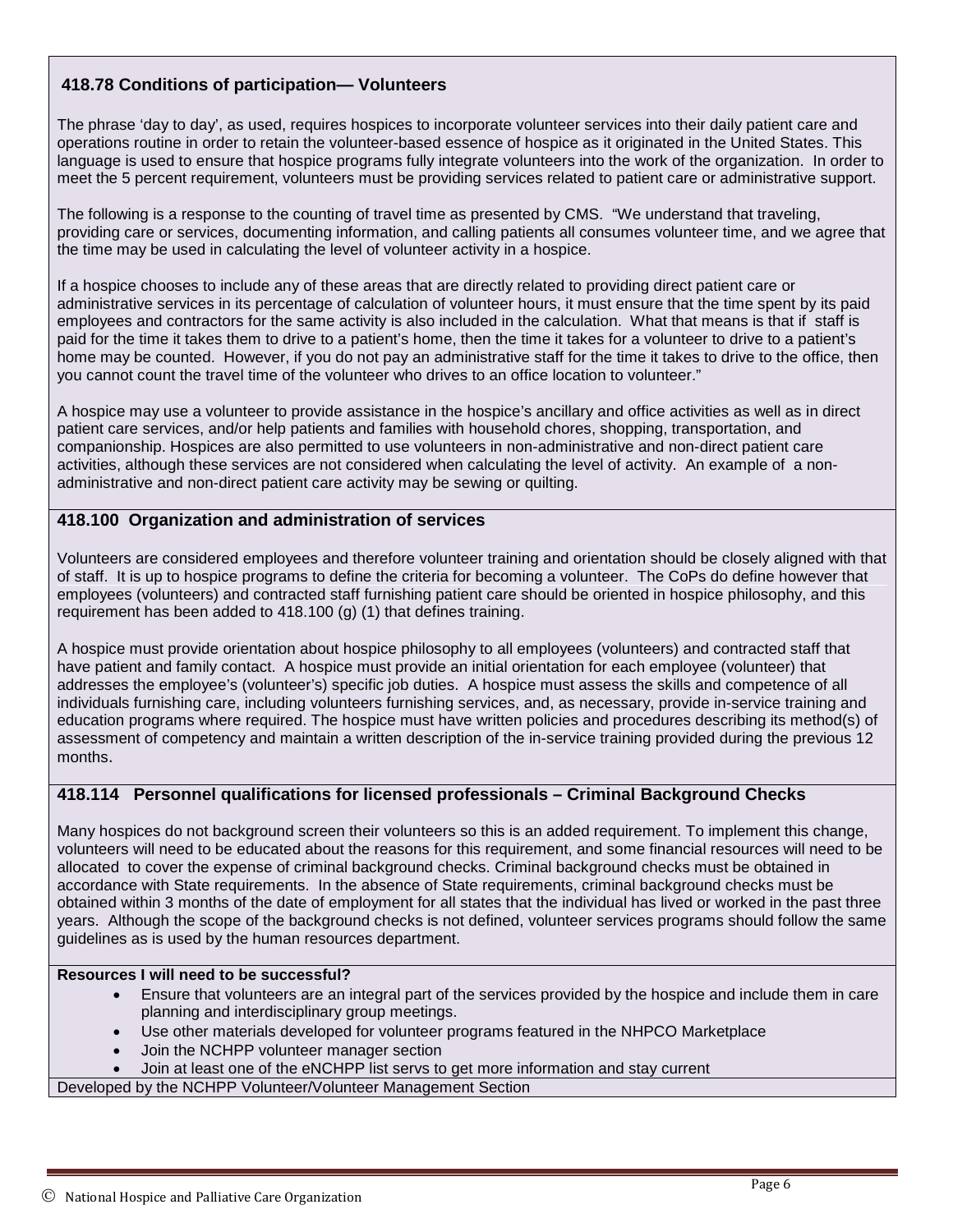

# **§418.78 MEDICARE HOSPICE CONDITION OF PARTICIPATION: VOLUNTEERS**

# **Key points about this CoP:**

- Volunteers must provide day-to-day administrative and/or direct patient care services in an amount that, at a minimum, equals 5 percent of the total patient care hours of all paid hospice employees and contract staff.
- These volunteers must be used in defined roles and under the supervision of a designated hospice employee.
- *Training requirements.*
	- o The hospice must maintain, document, and provide volunteer orientation and training that is consistent with hospice industry standards.
	- o There is no specified training program length in the federal regulations, but review your state hospice licensure regulations for any requirements. NHPCO's, ["Hospice Volunteer Program Resource" s](http://iweb.nhpco.org/iweb/Purchase/ProductDetail.aspx?Product_code=820115)uggests a 16-hour training program.
	- o Consult NHPCO's, ["Hospice Volunteer Program Resource" f](http://iweb.nhpco.org/iweb/Purchase/ProductDetail.aspx?Product_code=820115)or a training program outline.

# • *Role of the volunteer.*

- o Volunteers must be used in day-to-day administrative and/or direct patient care roles.
- o Volunteers are permitted to fulfill many roles in hospice care, including providing homemaker services, provided that the volunteers meet all qualifications and personnel requirements.
- o Volunteer services provided to the patient/family must be in the hospice plan of care.

# • *Recruiting and retaining volunteers.*

o The hospice must document and demonstrate viable and ongoing efforts to recruit and retain volunteers.

# • *Demonstrating cost savings.*

- o The hospice must document the cost savings achieved through the use of volunteers. Documentation must include the following:
	- The identification of each position that is occupied by a volunteer.
	- The work time spent by volunteers occupying those positions.
- o Estimates of the dollar costs that the hospice would have incurred if paid employees occupied the positions.
- o There is no standard formula to calculate volunteer cost savings. Each hospice organization will determine its own formula and calculation method.

### • *Standard: Level of activity.*

- o The hospice must maintain records on the use of volunteers for patient care and administrative services, including the type of services and time worked.
- o The regulations do not specify the types of activities a hospice organization can count towards the 5 percent cost savings beyond the requirement to use volunteers for patient care and administrative services. It is the discretion of the organization regarding types of activities to count.
	- i..e.: If a hospice pays an employee for time spent traveling for direct patient care and administrative purposes, and does not compensate a volunteer for the time, than it may include the volunteer's travel time, direct patient care and administrative services in its documentation of the cost savings it achieves.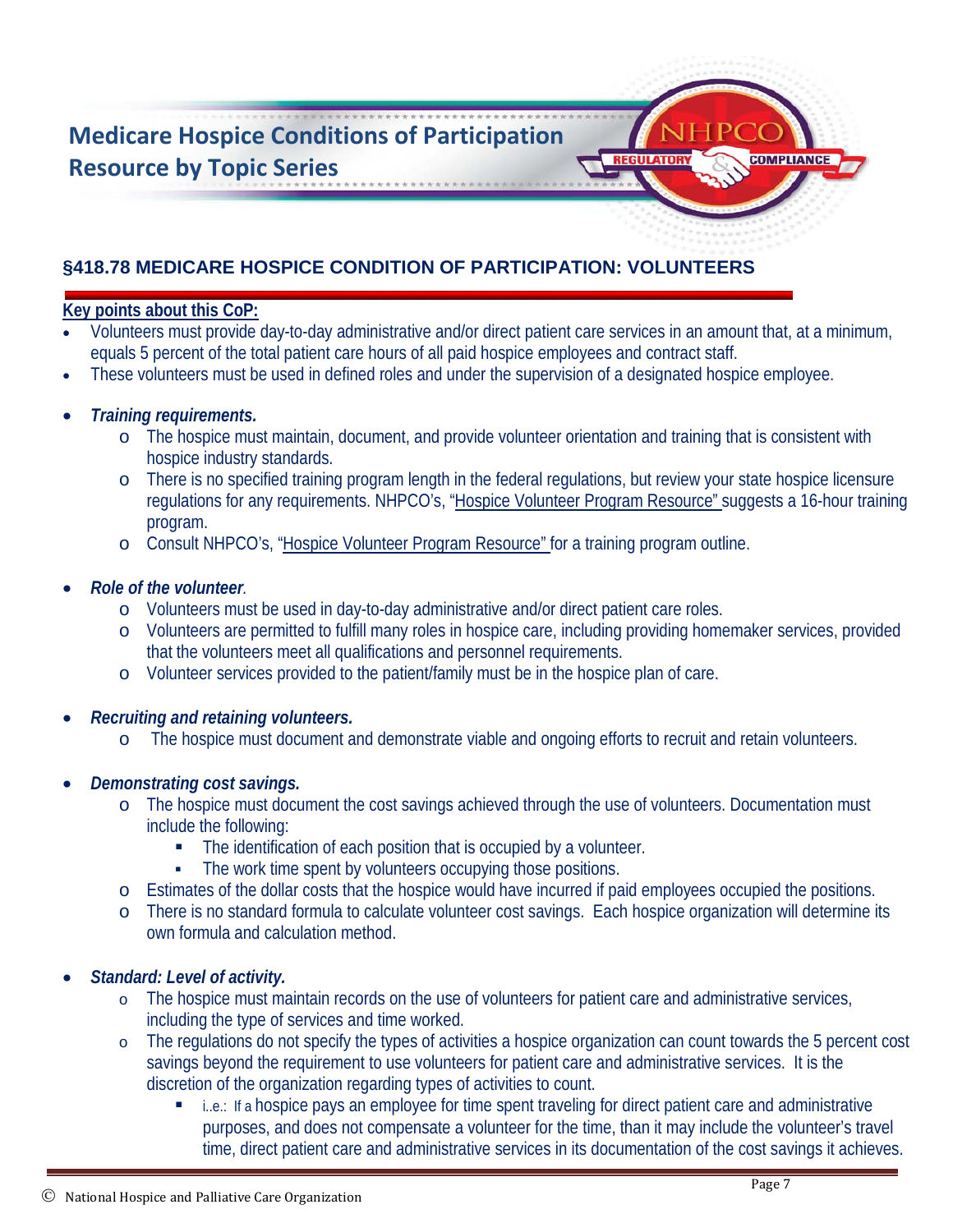- o Hospices may document the time that volunteers actually spend providing direct patient care and administrative services, because hospices would compensate paid employees for the time spent performing these duties.
- o Traveling, providing care or services, documenting information, and calling patients all consume volunteer time, and may be used in calculating the level of volunteer activity in a hospice.
	- **NOTE:** If a hospice chooses to include any of these areas that are directly related to providing direct patient care or administrative services in its percentage calculation of volunteer hours, it must ensure that the time spent by its paid employees and contractors for the same activity is also included in the calculation.

# (*Numerator) = hours spent by volunteers traveling to and from patient homes*

### \_\_\_\_\_\_\_\_\_\_\_\_\_\_\_\_\_\_\_\_\_\_\_\_\_\_\_\_\_\_\_\_\_\_\_\_\_\_\_\_\_\_\_\_\_\_\_\_\_\_\_\_\_\_\_\_\_\_\_\_\_ *(Denominator) = the hours spent by its paid employees and contractors traveling to and from patient homes*

# **Suggestions for implementing 418.78: Volunteers**

- ★ Review and revise current program policy/procedure to include new regulatory language.
- $\bigstar$  Develop a tracking system for volunteer activities that will be counted towards the 5 percent calculation.
- \* Develop a formula to calculate volunteer cost savings. NHPCO's, "Hospice Volunteer Program Resource" recommends using the Points of Light Institute website to determine volunteer hourly rates.
- ★ Educate hospice staff about all new and revised policies/procedures, processes, and performance improvement projects.

#### 

### **Survey Success Tips**

- Be prepared to present an organized, comprehensive volunteer program to the surveyor that demonstrates that your organization is compliant with the following requirements.
	- o Training.
	- o Recruiting and retention.
	- o Demonstrating cost savings.
	- o Utilizing volunteers for patient care and administrative services.
- Ensure that volunteers are sufficiently trained about infection control if they provide direct patient care services and HIPAA regulations.
	-

# **Resources for success!**

- NHPCO's Regulatory & Compliance Center "CoP's Planning for Success" campaign o [www.nhpco.org/regulatory](http://www.nhpco.org/regulatory)
- NHPCO's, ["Hospice Volunteer Program Resource"](http://iweb.nhpco.org/iweb/Purchase/ProductDetail.aspx?Product_code=820115)
- Point s of Light Institute *<http://www.pointsoflight.org/resources/research/calculator.cfm>*
- Independent Sector [http://www.independentsector.org/programs/research/volunteer\\_time.html](http://www.independentsector.org/programs/research/volunteer_time.html)

#### **Please note that hospice providers need to comply with the most stringent regulatory requirements. (federal or state)**

#### **References:**

**Part II - Department of Health and Human Services, Centers for Medicare & Medicaid Services 42 CFR Part 418. Medicare and Medicaid Programs: Hospice Conditions of Participation; Final Rule, June 5, 2008 Web link: <http://edocket.access.gpo.gov/2008/pdf/08-1305.pdf>**

Code of Federal Regulations: 42 CFR 418. Hospice Care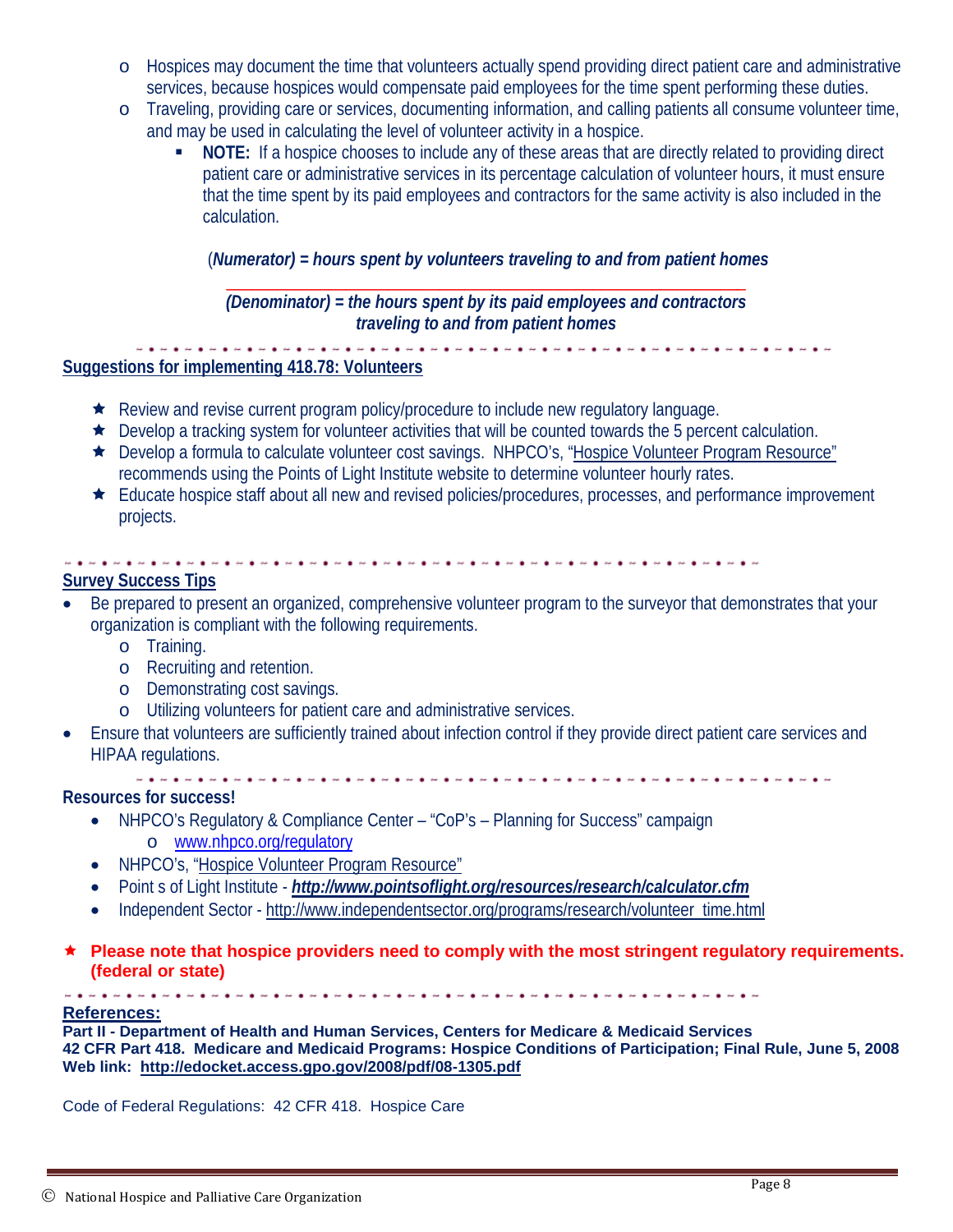

# **Calculation of Match:**

**Volunteer Patient Care and Administrative Volunteer Hours** 

**= % Volunteer Time** 

**Direct Paid Staff Patient Care Hours (Includes staff employed by hospice organization directly and contracted staff)** 

**Numerator: Direct Volunteer Patient Care Hours and Administrative Volunteer Hours** include total direct patient care and administrative volunteer hours or total volunteer hours.

**Definition:** All hands-on direct time with the patient and family or hospice survivor, including:

- a. Telephone calls to patient, family or survivor
- b. Travel time to patient homes, if travel time is also used in the calculation for staff hours
- c. Time spent receiving orientation to a specific patient, e.g. receiving infection control procedures during an introductory visit with a patient or learning comfort measures for the patient in his or her home
- d. Time volunteer is being trained to perform a particular administrative task (clerical duties in the office)

Examples of volunteer hours that **can** be counted toward the 5% Medicare match:

- 1. Direct patient care hours, including:
	- a. In-home/in-person family time
	- b. Telephone contact
	- c. Art at the bedside for individual patients
	- d. Music at the bedside for individual patients
	- e. Companionship
	- f. Transportation, e.g. doctor visits, shopping, errands
	- g. Respite
	- h. Pet Therapy for individual patients
	- i. Companion vigils (11th hour volunteers)
	- j. Life review and life history
- 2. Direct bereavement support hours, including: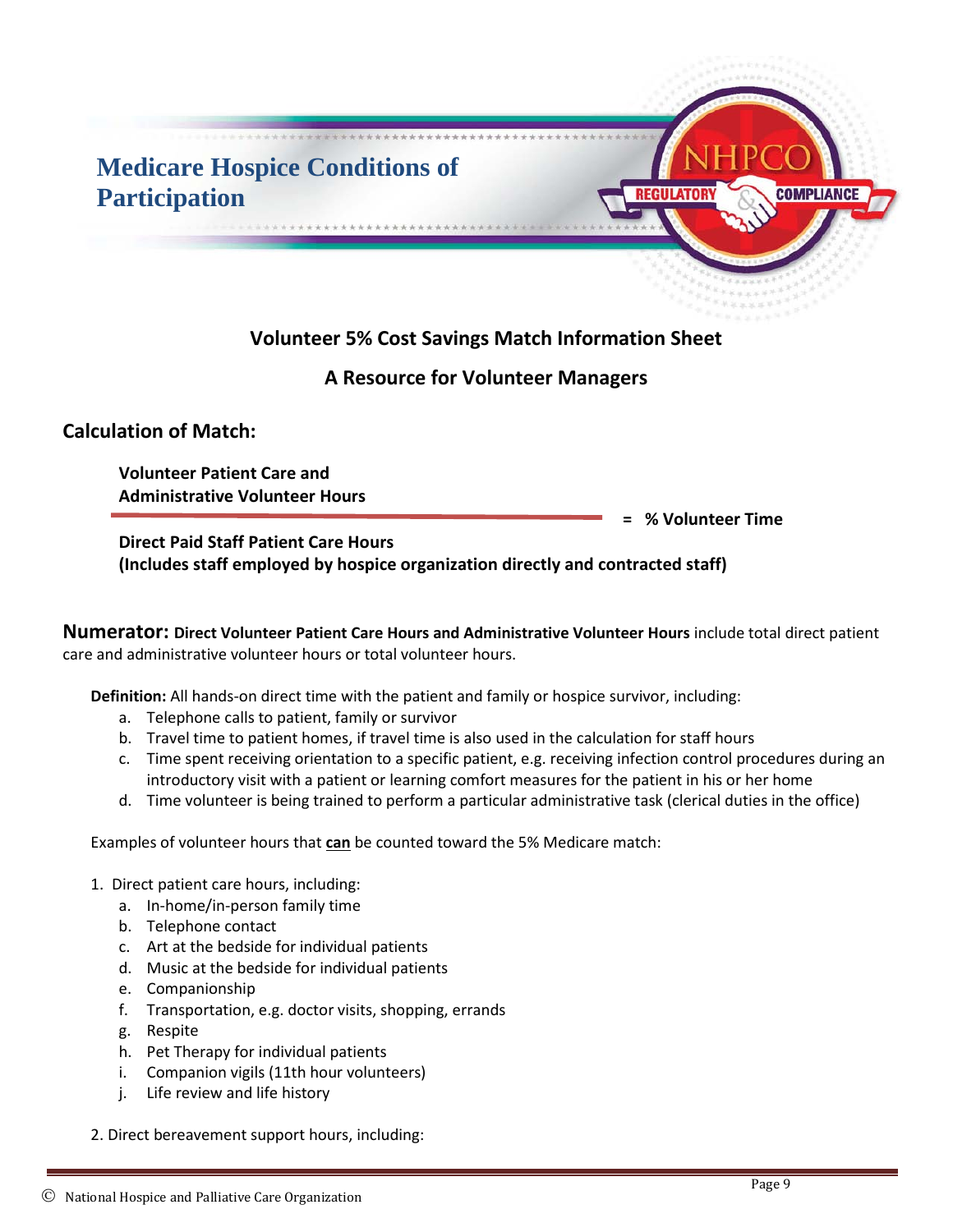- a. In-home/in-person family time
- b. Telephone contact
- c. Composing bereavement notes
- 3. Administrative hours, including:
	- a. Filing, auditing and copying
	- b. Data entry of records
	- c. Developing and packaging patient information packets
- 4. Travel time for volunteers, if travel time is also used in the calculation for staff hours

Examples of volunteer hours that **cannot** be counted toward the 5% Medicare match:

- 1. Sewing, stitching and quilting
- 2. Flower arranging
- 3. Craft projects, such as making greeting cards, e.g. bereavement, sympathy and birthday cards
- 4. Singing at hospice inpatient units
- 5. Fundraising
- 6. Participation in organization's governing board
- 7. Thrift shops
- 8. General volunteer training hours, not specific to a patient or administrative task

**Denominator: Direct Paid Staff Patient Care Hours** include total patient care hours of all paid hospice employees and contracted staff.

**Definition:** All hands-on direct time with the patient and family or hospice survivor, including:

- a. Telephone calls to patient, family or survivor
- b. If travel time for direct patient care staff is counted, travel time can also be counted for volunteers in the calculation for volunteer hours.
- c. IDG time and staff education time is **not** counted
- d. Examples of staff to include in the calculation of direct staff patient care hours (additional staff may be added to this list):
	- 1. Nurse
	- 2. Social Worker
	- 3. Physician
	- 4. Chaplain
	- 5. Hospice Aide
	- 6. Physical Therapist
	- 7. Bereavement Counselor

**Note:** There was guidance from CMS on volunteer training hours. CMS has stated that volunteer training hours would NOT count toward the 5% match for cost savings. The note is found in the preamble to the Final Medicare Hospice Conditions of Participation, published in the Federal Register on June 5, 2008. The entire final rule can be found at: <http://www.gpo.gov/fdsys/pkg/FR-2008-06-05/pdf/08-1305.pdf>

The specific section of the preamble related to this topic (pages 32133-32134) reads:

*Comment:* Some commenters asked us to clarify that volunteer time spent in training, orientation, travel, direct patient care, and administrative services may be included when documenting the cost savings that the hospice achieves through the use of volunteers.

*Response:* Section 1861(dd)(2)(E)(ii) of the Act requires hospices to maintain records on the cost savings achieved through the use of volunteers. That is, hospices must document those hours that volunteers furnished care and services for which a hospice would otherwise have been required to pay its employees to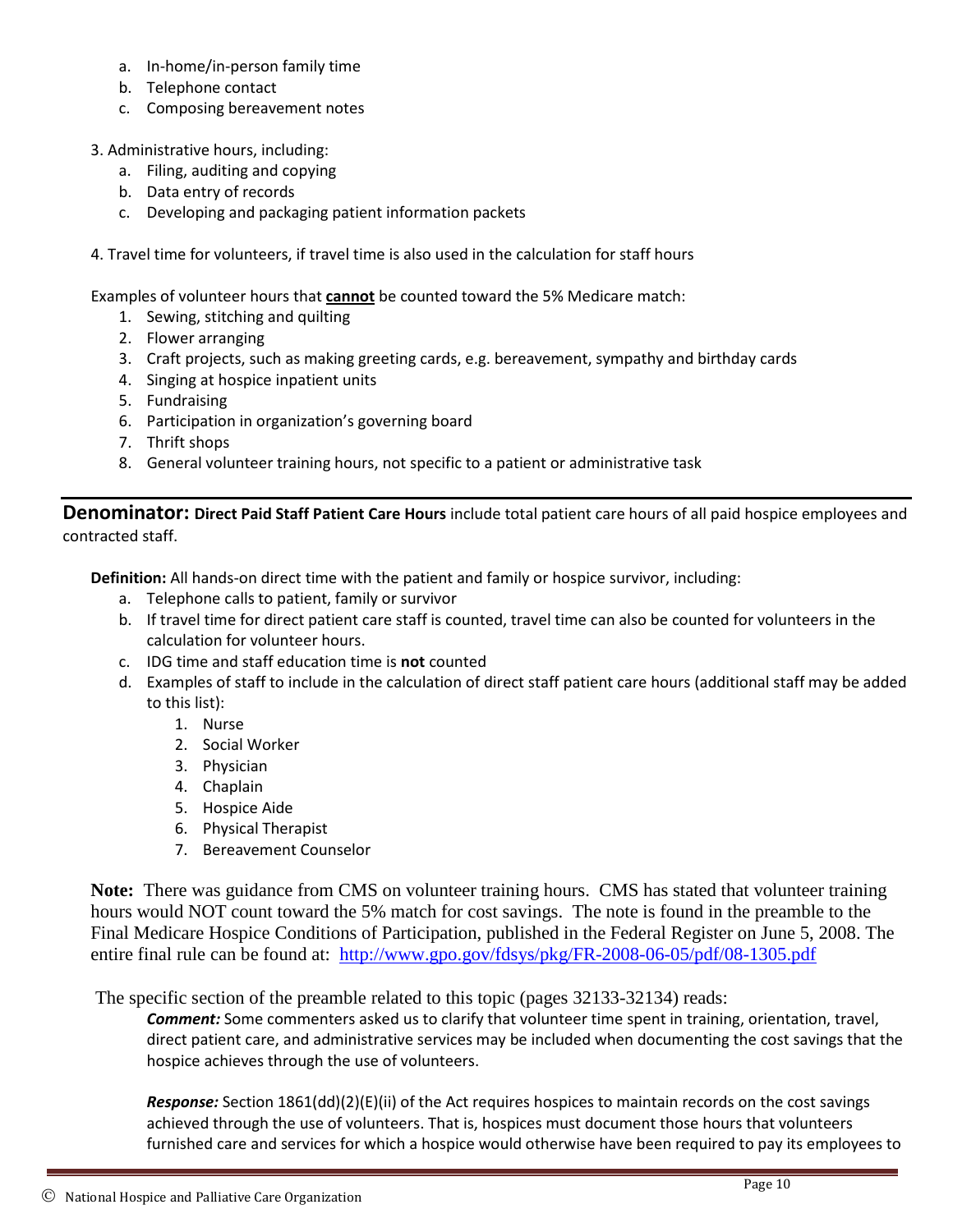furnish such care and services. If a hospice is training and orienting volunteers, it is most likely using its paid employees to do so. Therefore, no cost savings is achieved. However, if a hospice does pay an employee for time spent traveling for direct patient care and administrative purposes, and does not compensate a volunteer for the time, then it may include the volunteer's travel time, direct patient care and administrative services in its documentation of the cost savings it achieves. Likewise, hospices may document the time that volunteers actually spend providing direct patient care and administrative services, because hospices would compensate paid employees for the time spent performing these duties. We note that travel time is not the same as direct patient care. Following publication of this final rule, we will issue further sub-regulatory guidance addressing the manner in which the cost savings needs to be calculated and documented.

© NHPCO: 7/2012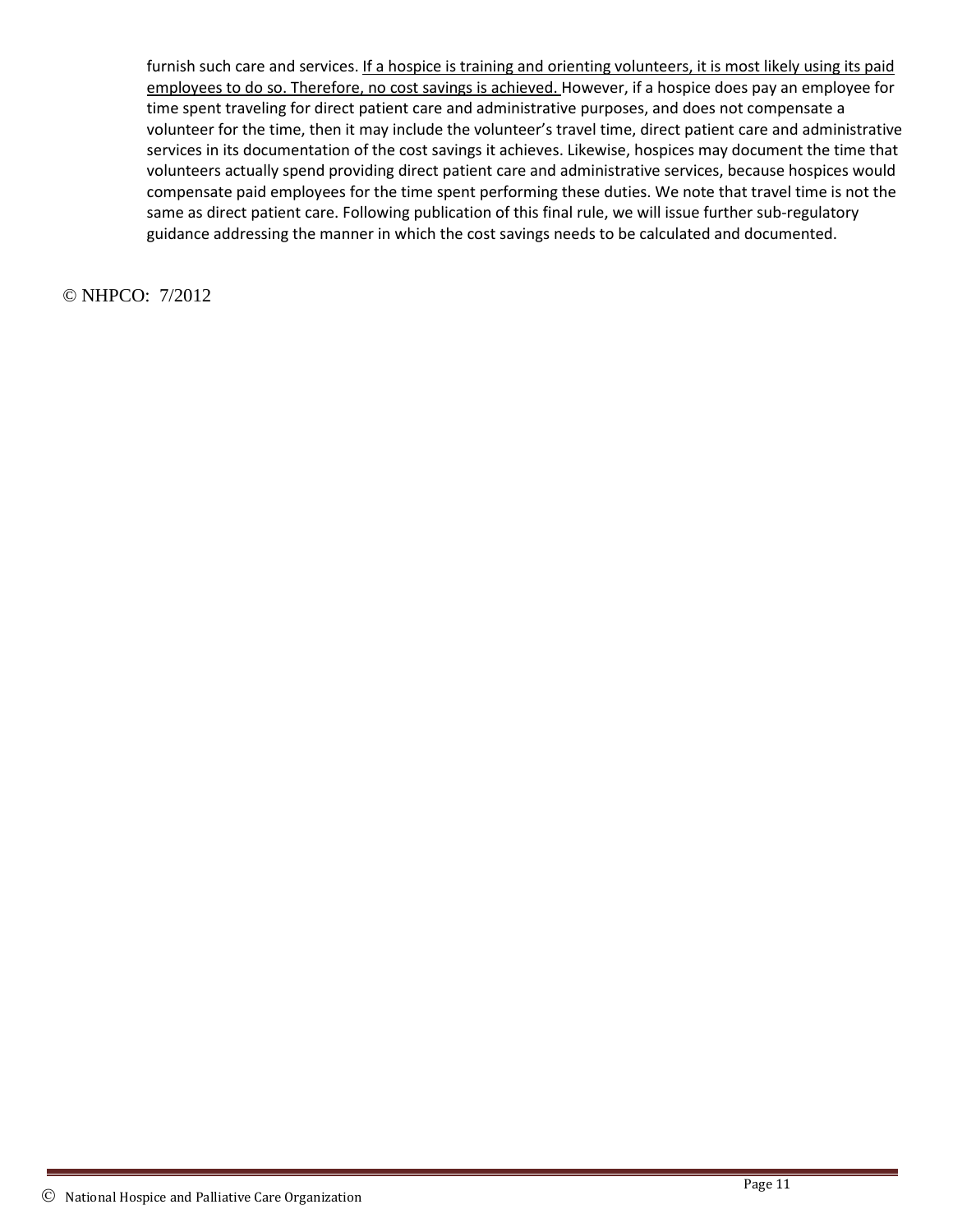

# **Are You Compliant?**

Companion to the Medicare Hospice Conditions of Participation Resource Series

# **CMS Final Medicare Hospice Interpretive Guidelines State Operations Manual, Appendix M October 1, 2010**

# **Guidance to Surveyors – Hospice**

# **Sec. 418.78 Condition of Participation: Volunteers**

| L641 | §418.78 Condition of<br><b>Participation: Volunteers</b>                                                                                                                                                                                                                        | <b>Guidance to Surveyors</b>                                                                                                                                                                                                                                                                                                                                                                                                                                                                                                                                                                                                                                                                                                                                    |  |  |  |
|------|---------------------------------------------------------------------------------------------------------------------------------------------------------------------------------------------------------------------------------------------------------------------------------|-----------------------------------------------------------------------------------------------------------------------------------------------------------------------------------------------------------------------------------------------------------------------------------------------------------------------------------------------------------------------------------------------------------------------------------------------------------------------------------------------------------------------------------------------------------------------------------------------------------------------------------------------------------------------------------------------------------------------------------------------------------------|--|--|--|
| L642 | §418.78 Condition of Participation:<br><b>Volunteers</b><br>The hospice must use volunteers to<br>the extent specified in paragraph (e) of<br>this section. These volunteers must be<br>used in defined roles and under the<br>supervision of a designated hospice<br>employee. | <b>Interpretive Guidelines §418.78</b><br>Volunteers are considered hospice employees to facilitate compliance with the core<br>services requirement.<br>Procedures and Probes §418.78<br>Conduct an interview with the individual designated to supervise the volunteers<br>regarding the use, training and supervision of volunteers.                                                                                                                                                                                                                                                                                                                                                                                                                         |  |  |  |
| L643 | §418.78(a) Standard: Training<br>The hospice must maintain, document<br>and provide volunteer orientation and<br>training that is consistent with hospice<br>industry standards.                                                                                                | Interpretive Guidelines §418.78(a)<br>All required volunteer training should be consistent with the specific tasks that<br>volunteers perform.<br>Probes §418.78(a)<br>How does the hospice supervise the volunteers? Is there evidence that all<br>volunteers receive the supervision necessary to perform their assignments?<br>Is there documentation supporting that all the volunteers have received<br>training or orientation before being assigned to a patient/family?<br>What evidence is there that the volunteers are aware of:<br>Their duties and responsibilities;<br>The person(s) to whom they report;<br>The person(s) to contact if they need assistance and instructions<br>regarding the performance of their duties and responsibilities; |  |  |  |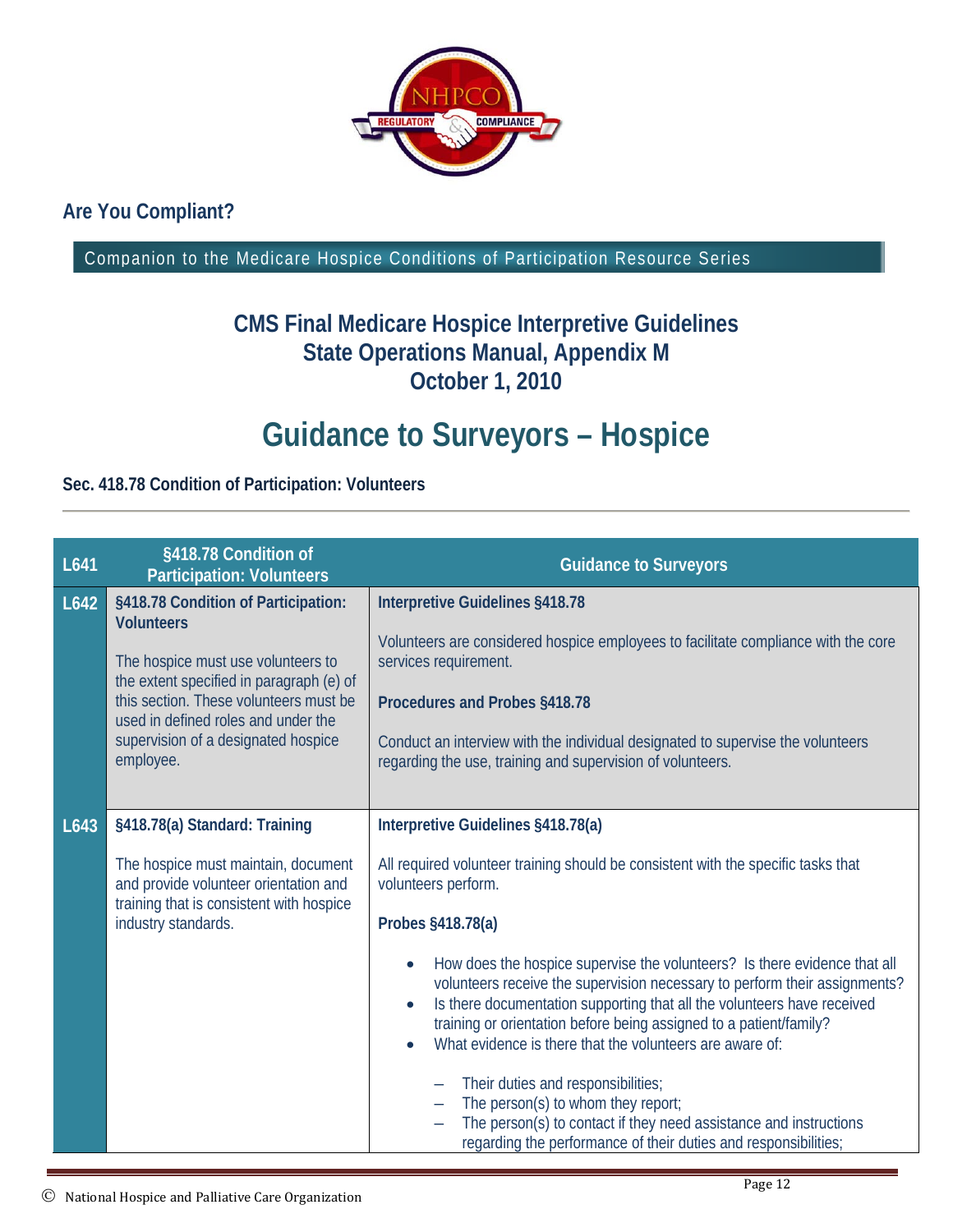|      |                                                                                                                                                                                                                                                                                                                                                                                                                                  | Hospice goals, services and philosophy;<br>Confidentiality and protection of the patient's and family's rights;<br>Family dynamics, coping mechanisms and psychological issues<br>$\overline{\phantom{0}}$<br>surrounding terminal illness, death and bereavement;<br>Procedures to be followed in an emergency, or following the death of<br>the patient; and<br>Guidance related specifically to individual responsibilities.                                                                 |  |  |  |  |  |  |
|------|----------------------------------------------------------------------------------------------------------------------------------------------------------------------------------------------------------------------------------------------------------------------------------------------------------------------------------------------------------------------------------------------------------------------------------|-------------------------------------------------------------------------------------------------------------------------------------------------------------------------------------------------------------------------------------------------------------------------------------------------------------------------------------------------------------------------------------------------------------------------------------------------------------------------------------------------|--|--|--|--|--|--|
| L644 | §418.78(b) Standard: Role                                                                                                                                                                                                                                                                                                                                                                                                        | Interpretive Guidelines §418.78(b)                                                                                                                                                                                                                                                                                                                                                                                                                                                              |  |  |  |  |  |  |
|      | Volunteers must be used in day-to-day<br>administrative and/or direct patient<br>care roles.                                                                                                                                                                                                                                                                                                                                     | Qualified volunteers who provide professional services for the hospice must meet all<br>requirements associated with their specialty area. If licensure or registration is<br>required by the State, the volunteer must be licensed or registered.                                                                                                                                                                                                                                              |  |  |  |  |  |  |
|      |                                                                                                                                                                                                                                                                                                                                                                                                                                  | The hospice may use volunteers to provide assistance in the hospice's ancillary and<br>office activities as well as in direct patient care services, and/or help patients and<br>families with household chores, shopping, transportation, and companionship.<br>Hospices are also permitted to use volunteers in non-administrative and non-direct<br>patient care activities, although these services are not considered when calculating<br>the level of activity described in standard (e). |  |  |  |  |  |  |
|      |                                                                                                                                                                                                                                                                                                                                                                                                                                  | The duties of volunteers used in direct patient care services or helping patients and<br>families must be evident in the patient's plan of care. There should be<br>documentation of time spent and the services provided by volunteers.                                                                                                                                                                                                                                                        |  |  |  |  |  |  |
|      |                                                                                                                                                                                                                                                                                                                                                                                                                                  | Probes §418.78(b)                                                                                                                                                                                                                                                                                                                                                                                                                                                                               |  |  |  |  |  |  |
|      |                                                                                                                                                                                                                                                                                                                                                                                                                                  | What evidence exists that the IDG conducts an assessment of the patient/family's<br>need for a volunteer?                                                                                                                                                                                                                                                                                                                                                                                       |  |  |  |  |  |  |
| L645 | §418.78(c) Standard: Recruiting and<br>retaining                                                                                                                                                                                                                                                                                                                                                                                 |                                                                                                                                                                                                                                                                                                                                                                                                                                                                                                 |  |  |  |  |  |  |
|      | The hospice must document and<br>demonstrate viable and ongoing efforts<br>to recruit and retain volunteers.                                                                                                                                                                                                                                                                                                                     |                                                                                                                                                                                                                                                                                                                                                                                                                                                                                                 |  |  |  |  |  |  |
| L646 | §418.78(d) Standard: Cost saving                                                                                                                                                                                                                                                                                                                                                                                                 | Interpretive Guidelines §418.78(d)                                                                                                                                                                                                                                                                                                                                                                                                                                                              |  |  |  |  |  |  |
|      | The hospice must document the cost<br>savings achieved through the use of<br>volunteers. Documentation must<br>include the following:<br>(1) The identification of each<br>position that is occupied by a<br>volunteer.<br>The work time spent by<br>(2)<br>volunteers occupying those<br>positions.<br>(3) Estimates of the dollar costs<br>that the hospice would have<br>incurred if paid employees<br>occupied the positions | There is no requirement for what the cost savings must be, only on how it is<br>computed.                                                                                                                                                                                                                                                                                                                                                                                                       |  |  |  |  |  |  |
|      | identified in paragraph (d)(1)<br>of this section for the amount                                                                                                                                                                                                                                                                                                                                                                 |                                                                                                                                                                                                                                                                                                                                                                                                                                                                                                 |  |  |  |  |  |  |

Ξ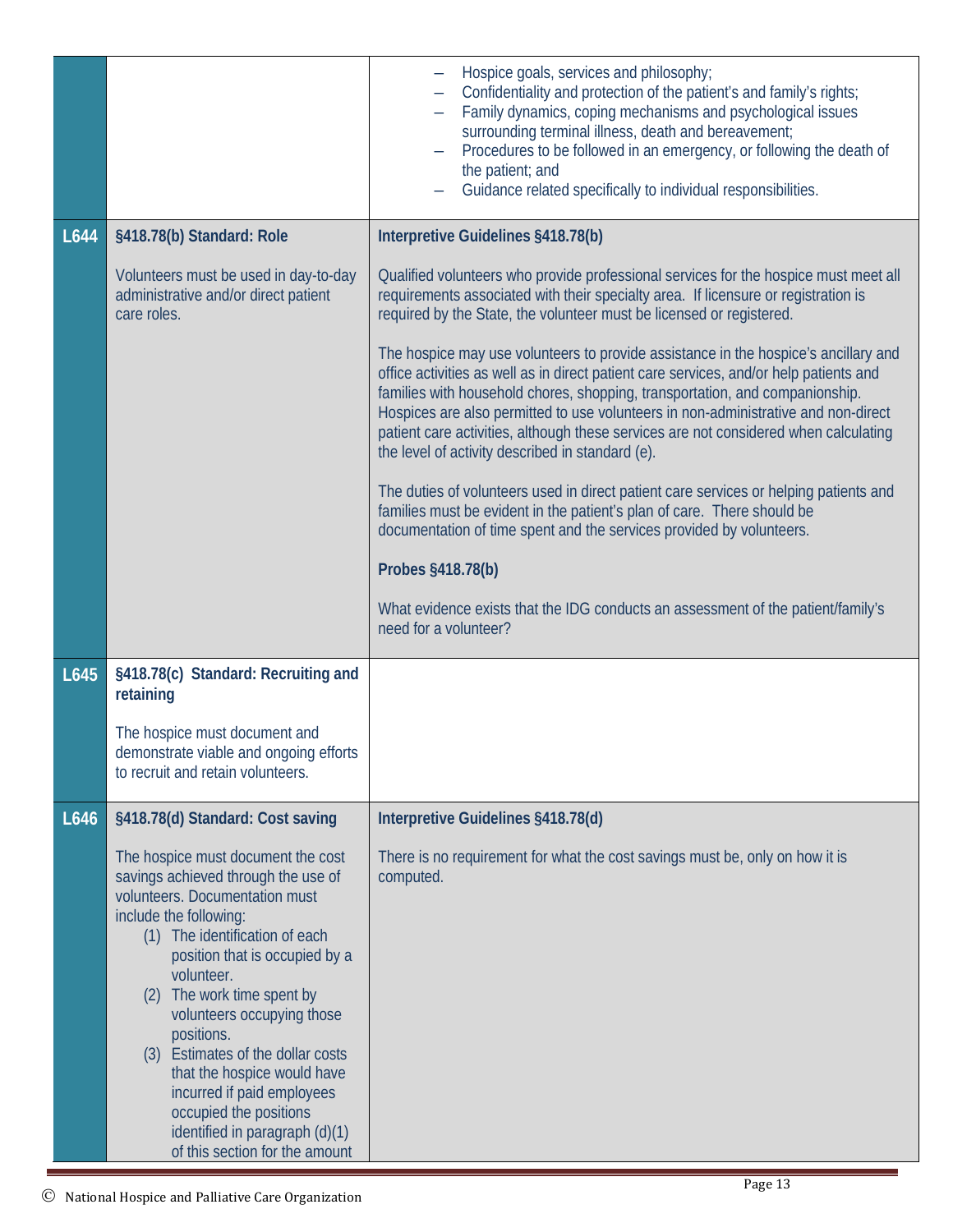|      | of time specified in paragraph<br>(d)(2) of this section.                                                                                                                                                                                                                                                                                                                                                                                                  |                                                                                                                                                                                                                                                                                                                                                                                                                                                                                                                                                                                                                                                                                                        |
|------|------------------------------------------------------------------------------------------------------------------------------------------------------------------------------------------------------------------------------------------------------------------------------------------------------------------------------------------------------------------------------------------------------------------------------------------------------------|--------------------------------------------------------------------------------------------------------------------------------------------------------------------------------------------------------------------------------------------------------------------------------------------------------------------------------------------------------------------------------------------------------------------------------------------------------------------------------------------------------------------------------------------------------------------------------------------------------------------------------------------------------------------------------------------------------|
| L647 | §418.78(e) Standard: Level of<br>activity<br>Volunteers must provide day-to-day<br>administrative and/or direct patient<br>care services in an amount that, at a<br>minimum, equals 5 percent of the total<br>patient care hours of all paid hospice<br>employees and contract staff. The<br>hospice must maintain records on the<br>use of volunteers for patient care and<br>administrative services, including the<br>type of services and time worked. | Interpretive Guidelines §418.78(e)<br>In computing this level of activity, the hospice divides the number of hours that<br>hospice volunteers spent providing administrative and/or direct patient care services<br>by the total number of patient care hours of all paid hospice employees and contract<br>staff. For example, if the hospice provides 10,000 hours of paid direct patient care<br>during a one-year period the hospice must provide 500 volunteer hours in direct<br>patient care or administrative activities to meet the required 5 percent total.<br>A hospice may fluctuate the volume of care provided by volunteers after the hospice<br>meets the required 5 percent minimum. |

÷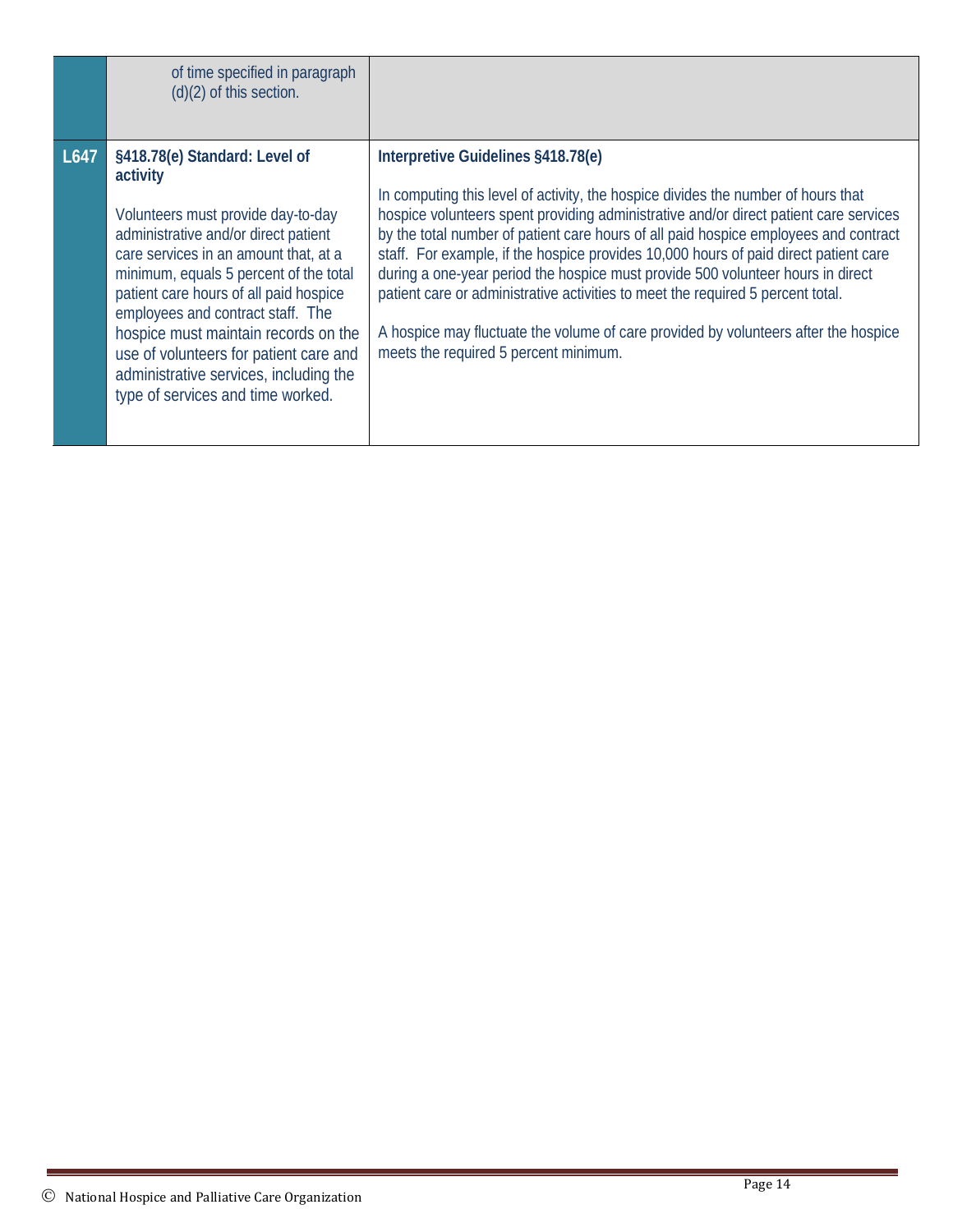

# **NHPCO Standards of Practice**

Specific Standards for Hospice Volunteers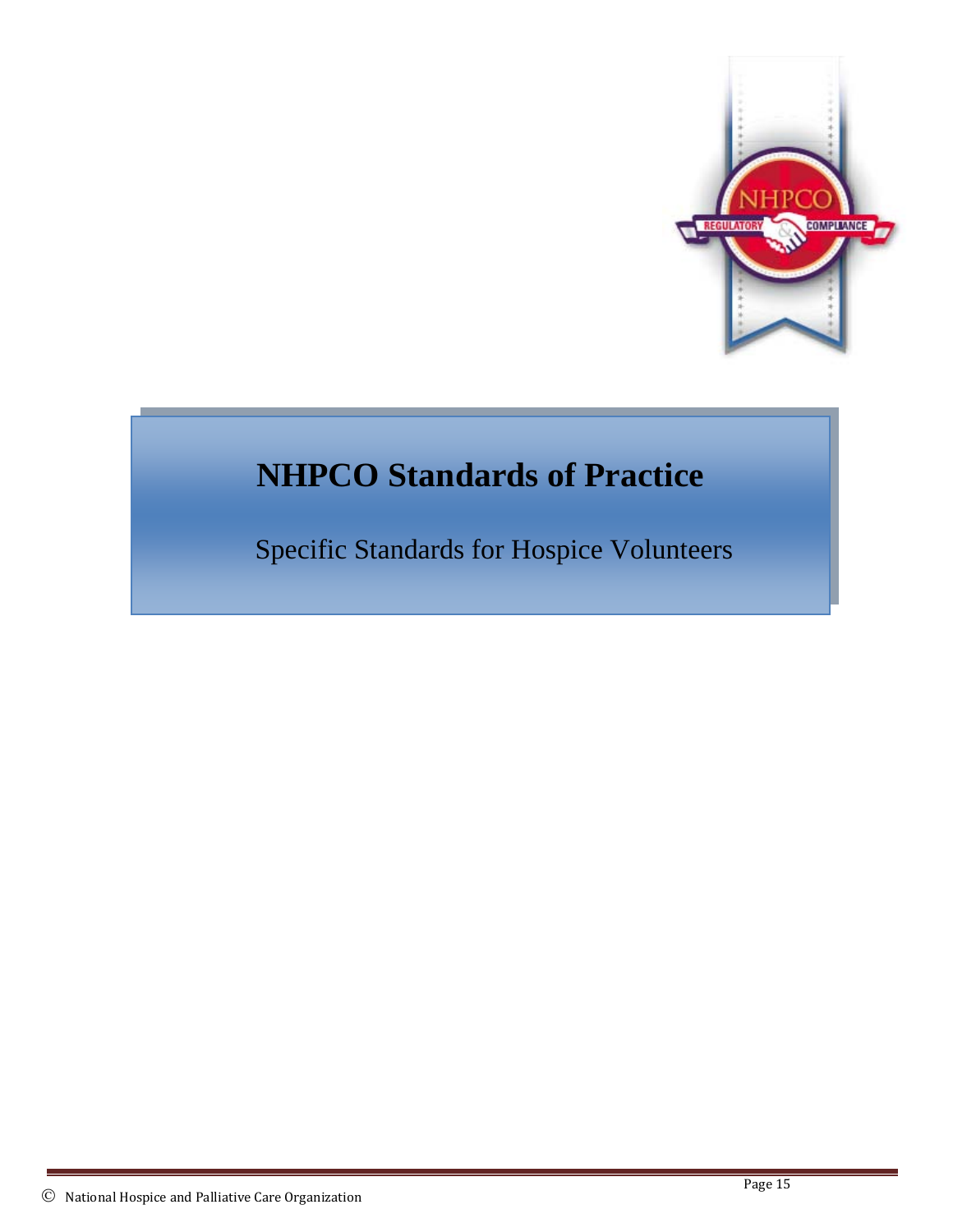

#### **NHPCO Standards of Practice for Hospice Programs (2010)**

NHPCO's revised *Standards of Practice for Hospice Programs* (2010) is a valuable way to set benchmarks for your hospice and assess the services you provide. The Standards are organized around the ten components of quality in hospice care, which provide a framework for developing and implementing QAPI. Specific standards and practice examples are included for each component and appendices also include standards for hospice inpatient facility; nursing facility hospice care; hospice residential care facility; and pediatric palliative care (new addition).

The NHPCO Standards (2010) are available online for a free download at [www.nhpco.org/quality.](http://www.nhpco.org/quality)

#### **Specific Standards for Hospice Volunteers**

#### **WORKFORCE EXCELLENCE (WE)**

#### **Standard:**

**WE 9 Hospice utilizes and values specially trained, caring volunteers that are capable of assisting the population served by the hospice.**

| WE 9.1 The hospice hires volunteer directors/managers to serve the entire hospice program through the |  |  |  |  |  |
|-------------------------------------------------------------------------------------------------------|--|--|--|--|--|
| recruitment and placement of volunteers. Hospice volunteer director/manager services include:         |  |  |  |  |  |

- 1. Recruiting, screening and retaining volunteers to meet the needs of patients/families and the hospice program *(e.g., administration, fundraising, etc.)*;
- 2. Educating volunteers to meet hospice regulatory requirements and all applicable accreditation standards;
- 3. Identifying and responding to patient/family volunteer needs by matching volunteers with skills needed;
- 4. Effective advocacy for the utilization and integration of volunteers into the interdisciplinary team and liaise between team members and volunteers as needed to affect optimal volunteer services for patients and families;
- 5. Ongoing supervision and competency evaluation of volunteers to meet hospice regulatory requirements and all applicable accreditation standards;
- 6. Ensuring accurate documentation of volunteer visits and volunteer hours;
- 7. Ongoing retention of volunteers through recognition, education and support;
- 8. Developing volunteer program evaluation strategies to insure quality services; and
- 9. Supporting community education through volunteer presentations or other activities in the community;
- 10. Documenting cost savings achieved through the use of volunteers;
- 11. Maintains a volunteer staff sufficient to provide administrative or direct patient care in an amount that, at a minimum, equals 5 percent of the total patient care hours of all paid hospice employees and contract staff; and
- 12. Recording the expansion of care and services achieved though the use of volunteers.

**WE 9.2** Hospice volunteer services are based on initial and ongoing assessments of patient and family volunteer needs by members of the interdisciplinary team and provided according to the interdisciplinary team's plan of care.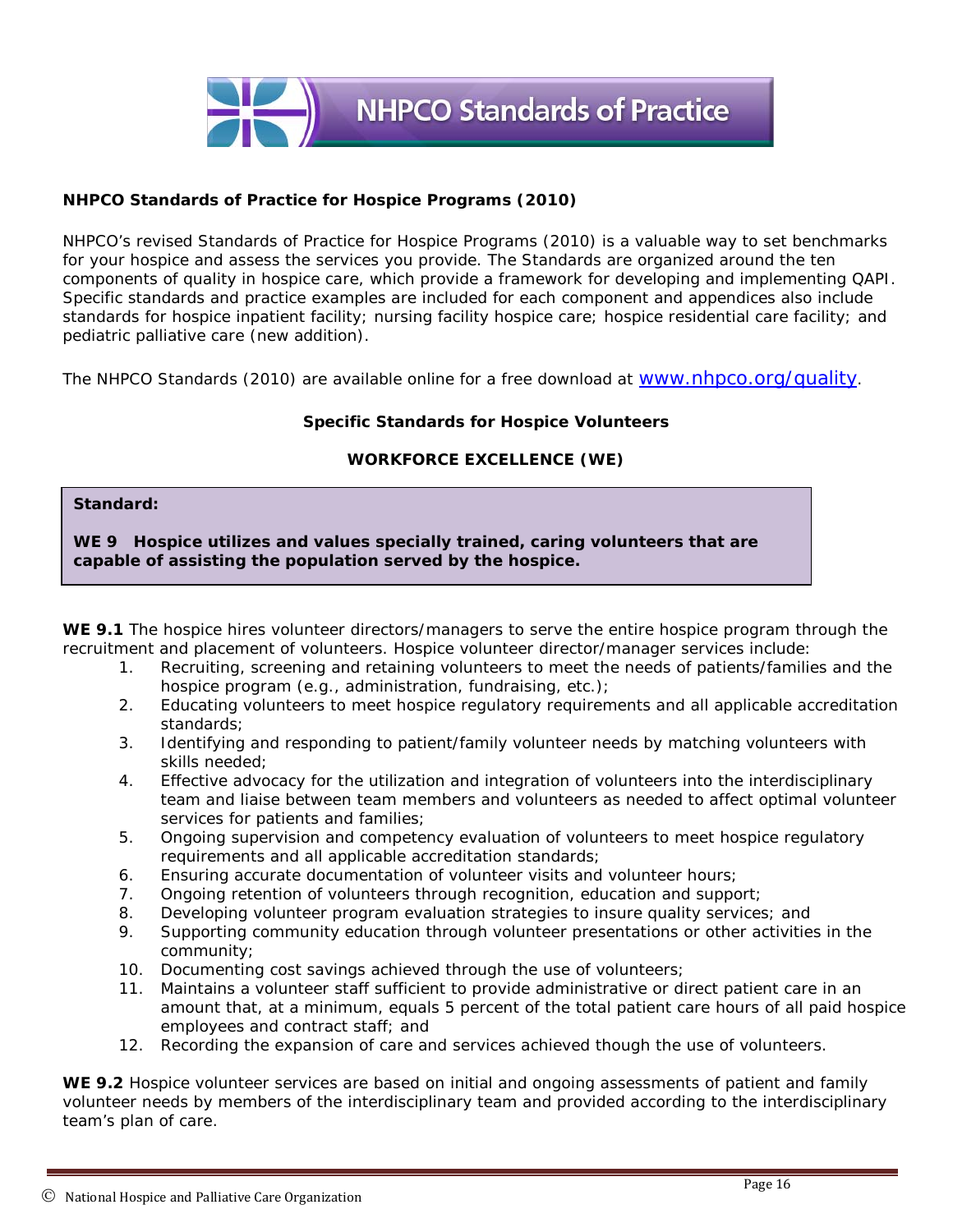**WE 9.3** Hospice volunteers receive appropriate orientation and training prior to providing patient, family and caregiver care that minimally includes:

- 1. The purpose and focus of hospice care;
- 2. The important role of the volunteer in hospice care;
- 3. The interdisciplinary team's function and responsibility;
- 4. Role of various hospice team members;
- 5. Concepts of death and dying;
- 6. Communication skills;
- 7. Patient and family rights and responsibilities;
- 8. Care and comfort measures;
- 9. Diseases and conditions experienced by hospice patients;
- 10. Psychosocial and spiritual issues related to death and dying;
- 11. Concept of the unit of care *(e.g., the hospice patient, family and caregiver)*;
- 12. Stress management;
- 13. Infection control practices;
- 14. Professional boundaries and patient/family boundaries;
- 15. Staff, patient and family safety issues;
- 16. Ethics and hospice care;
- 17. Family dynamics, coping mechanisms and psychological issues surrounding terminal illness, death and bereavement;
- 18. Confidentiality;
- 19. Reporting requirements related to patient changes, pain and other symptoms;
- 20. Other topics based on the hospice's unique mission and defined patient population;
- 21. Specialized duties and responsibilities;
- 22. Specialized training is performed when volunteers provide care or services in facility based care settings or with other specialty patient populations; and
- 23. The person(s) to whom they report and the person(s) to contact if they need assistance and instructions regarding the performance of their duties and responsibilities.

**WE 9.4** The hospice maintains personnel records for each volunteer that minimally include:

- 1. Activities performed by the volunteer;
- 2. Orientation and training;
- 3. Competency assessments;
- 4. Annual performance evaluations;
- 5. Criminal background checks; and
- 6. Conflict of Interest form.

**WE 9.5** Volunteers are evaluated at least annually using the performance criteria defined in the job description.

**WE 9.6** Hospice volunteers are supervised in a timely manner by designated hospice staff.

**WE 9.7** Volunteers are represented on the IDT either in person or through staff assigned to supervise the volunteer department.

#### **Practice Examples:**

- Recruiting activities are regularly scheduled and include various media such as print and electronic newspapers, newsletters, bulletins and other broad-based community resources.
- Hospice has written criteria for recruiting, selecting, training and assigning volunteers.
- Recruiting activities are planned and conducted with input obtained from staff and volunteers to meet volunteer recruitment goals.
- Volunteers are utilized in administrative or direct patient care roles.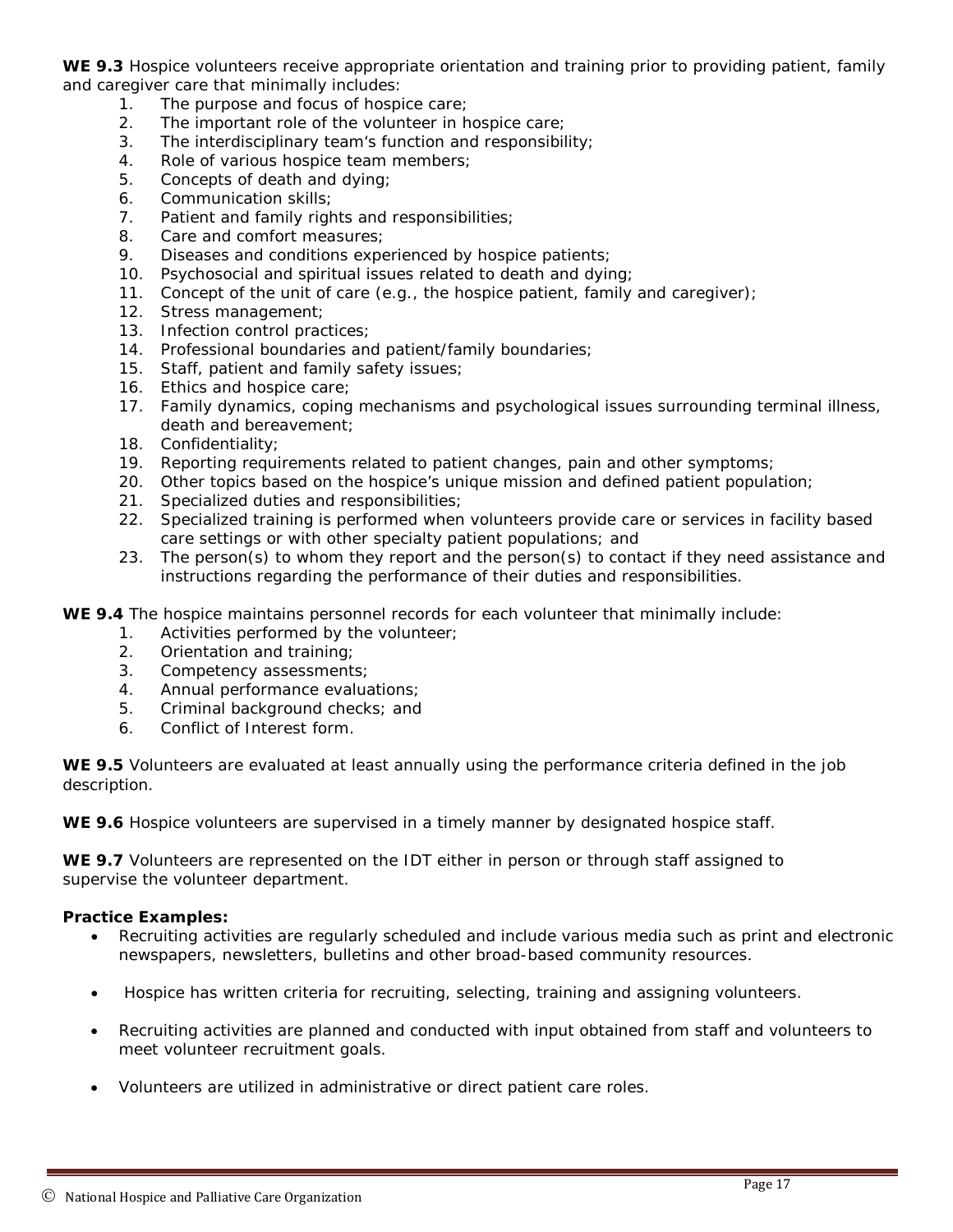- Volunteer retention activities include offering support groups, partnering with other volunteers or if necessary, making changes in assignments.
- All patient care volunteers complete a comprehensive orientation prior to providing any patient, family or caregiver care or services.
- All volunteers are invited to be active participants in volunteer support groups.
- There is evidence of ongoing volunteer supervision and identifying the educational needs of hospice volunteers.
- The volunteer's performance is assessed on hire and ongoing through observations made during orientation, evaluations made during care assignments and the annual performance evaluation process.
- Volunteer retention efforts include: support mechanisms; mentoring or "buddying" with experienced, competent peer volunteers; changing of assignments when the program's, patient's or family's needs are not met; providing ongoing feedback and recognition events; and communicating and having camaraderie with other hospice team members *(e.g., support groups, telephone calls, flyers, closure of care, meeting with volunteer coordinator, etc.).*
- Volunteers articulate information provided in the orientation and training as evidenced by interviews or evaluations with the hospice nurse, other team members or the hospice patient or family.
- Performance evaluations incorporate the valued educational components listed in the hospice's orientation and ongoing educational initiatives. A review of these evaluations demonstrates a positive correlation between the education material presented and the volunteer's demonstrated competence.
- There is a formalized process to elicit feedback from volunteers about the recruitment process, orientation and training, supervision and their practice with patients and families.
- Additional supplemental training is provided for hospice volunteers working in specialized programs *(e.g., nursing homes, facilities specializing in care to persons with AIDS, pediatric programs, veterans, etc.).*

#### **Standard:**

**(WE) WE 10 Adequate supervision and professional consultation by qualified personnel are available to staff and volunteers during all hours.**

**WE 10.1** The hospice provides access to qualified consultation when a clinical supervisor does not have the clinical training, education or experience to make sound patient and family care or policy decisions.

**WE 10.2** Supervisors and management staff have specialized training and experience, attend ongoing inservices and educational programs and complete a competency evaluation.

#### **Practice Examples:**

- An on-call system ensures the availability of expert advice to on-call staff.
- Social workers with a baccalaureate degree in social work from an institution accredited by the Council on Social Work Education; or a baccalaureate degree in psychology, sociology or other field related to social work are supervised by an MSW. *(If the BSW professional was employed by the hospice before December 2, 2008, that employee is not required to be supervised by an MSW.) (CoPs section 418.114 (3B), Personnel Qualifications)*
- Pediatric consultation and specialty resources are available to support staff and volunteers.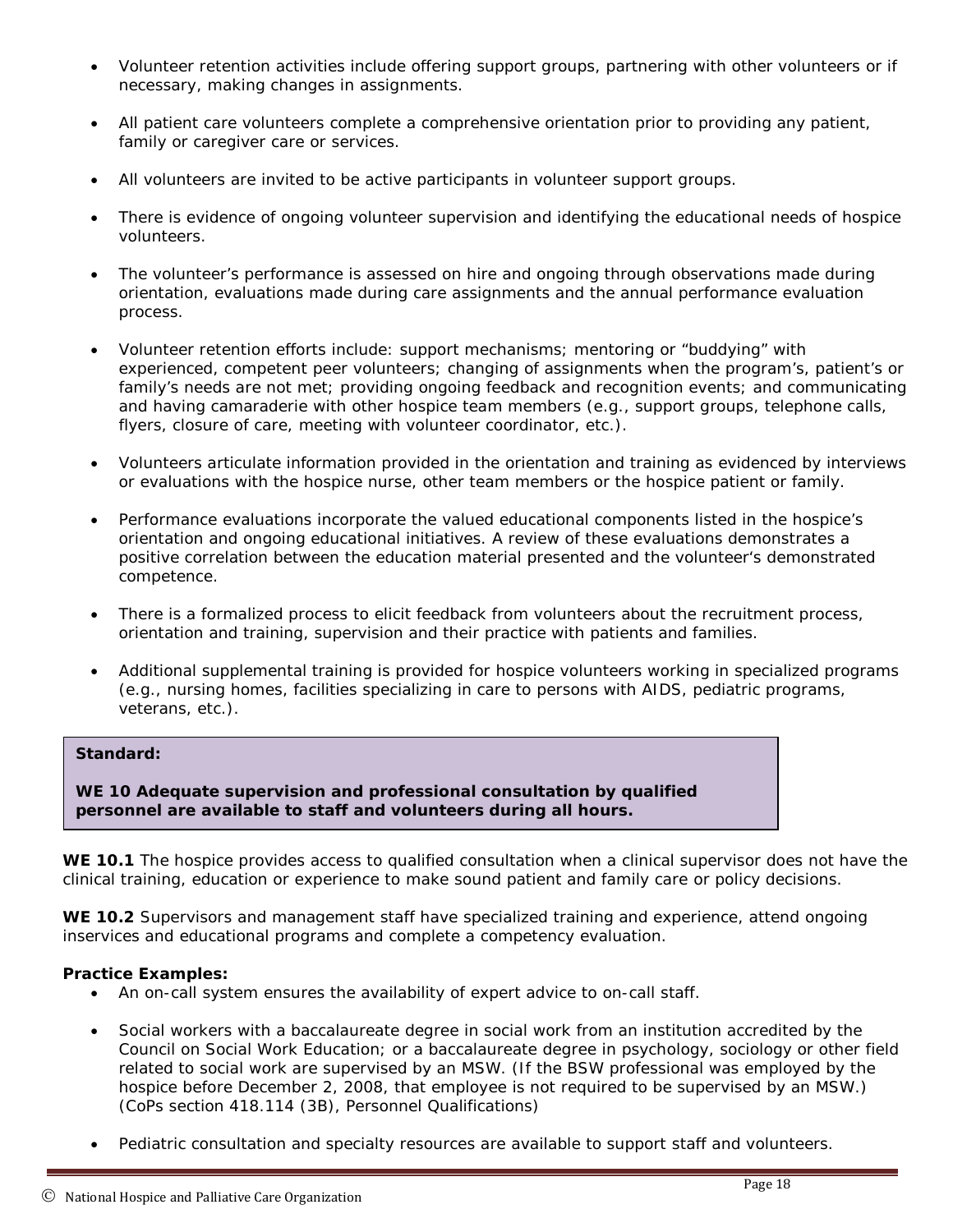

# **NHPCO Newsline Articles on Volunteers**

- The Volunteer Regs Revisited (November 2009)
- Hardwiring Leadership Skills and Best Practices in Volunteer Programs (April 2011)
- QAPI for Hospice Volunteer Programs (April 2012)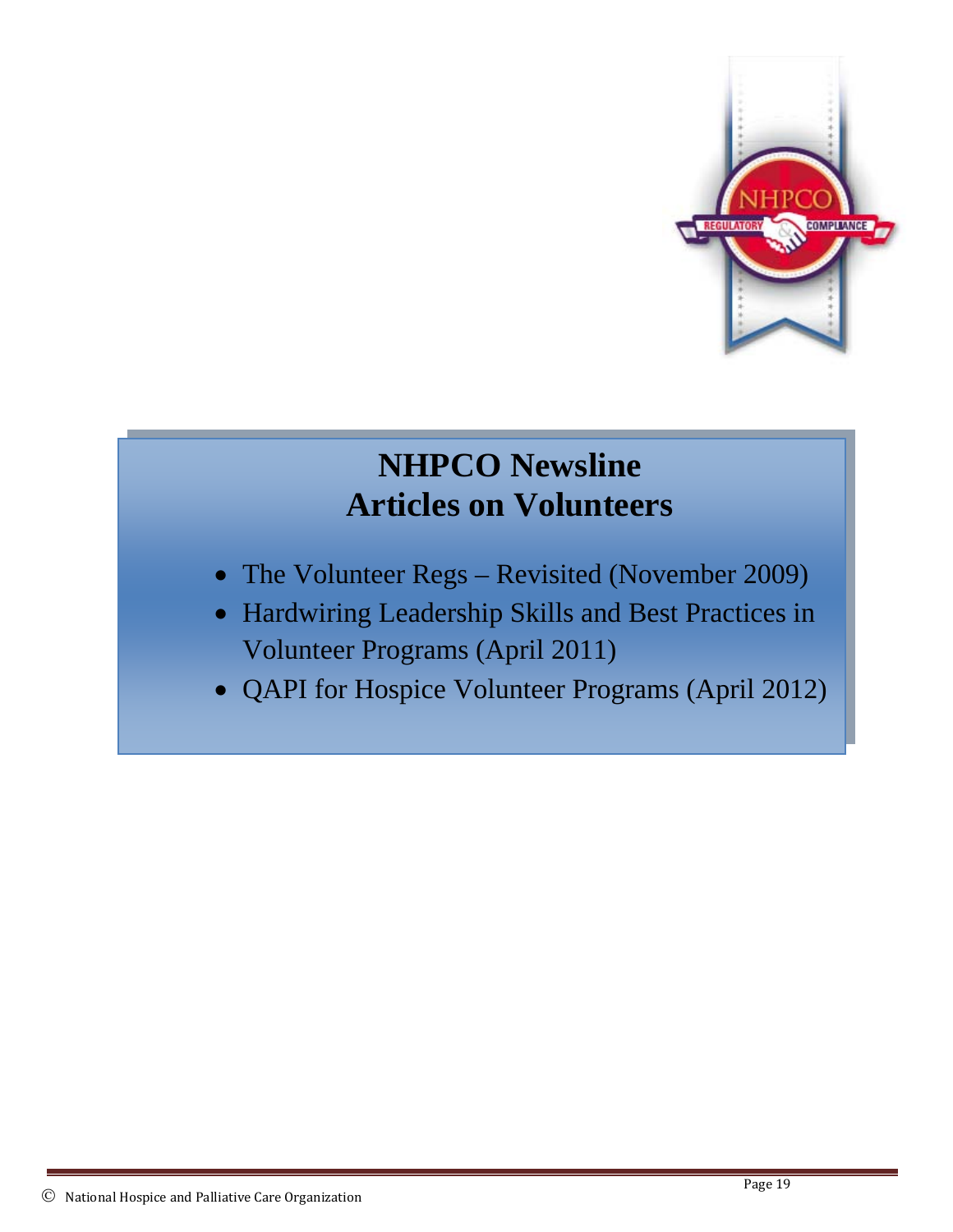

#### **The Monthly Publication of the National Hospice and Palliative Care Organization**

 **Print-friendly PDF From November 2009 Issue**

# **The Volunteer Regs—Revisited**

By Judi Lund Person, BA, MPH, and Jennifer Kennedy, MA, BSN, RN, CLNC

It has been over a year since the Centers for Medicare and Medicaid Services [CMS] published the revised Medicare Hospice Conditions of Participation (Hospice CoPs). While very few changes were actually made to the portion addressing volunteers (CoP 418.78) when compared with the original 1983 CoPs, some programs still appear to be struggling with the revised regulations.

This article recaps the new requirements, including the further explanations and clarifications made by CMS following the publication of the Interim Final Interpretive Guidelines on January 2, 2009 (i.e., the guidelines that help surveyors assess compliance).

# **First, a Little History**

The original Hospice CoPs, published in final form in December 1983, incorporated the following statutory language, taken from the 1983-amended version of the Social Security Act:

"[The hospice program must] (i) utilize volunteers in its provision of care and services in accordance with standards set by the Secretary, which standards shall ensure a continuing level of effort to utilize such volunteers, and (ii) maintain records on the use of these volunteers, and the cost savings and expansion of care and services achieved through the use of these volunteers."

In addition, CMS (then the Health Care Financing Administration—or HCFA) assigned the 5 percent numerical standard for volunteer efforts, and provided its rationale in the 1983 Hospice CoPs preamble:

"We carefully considered all the comments concerning the use of a numerical standard for the volunteer effort…. Accordingly, we are requiring that a hospice must document and maintain a volunteer staff sufficient to provide *administrative* or *direct patient care* in an amount that, at a minimum, equals 5 percent of the total patient care hours by all paid hospice employees and contract staff.

Administrative support in this context means *administrative support of the patient-care activities* of the hospice (e g., clerical duties in the offices of the hospice) and *not* more general support activities (e.g., participation in hospice fundraising activities). We will adopt this standard for three reasons:

- 1. Congress intended minimum participation requirements for volunteers;
- 2. Our examination of preliminary data on the use of volunteers in the HCFA [CMS] hospice demonstration project persuades us that this is an achievable goal for all types of hospices;
- 3. Hospice groups have indicated that a 5 percent standard would be acceptable. We note that documentation indicating that the hospice meets this standard will be required at the time of the survey to determine that a hospice meets the conditions of participation."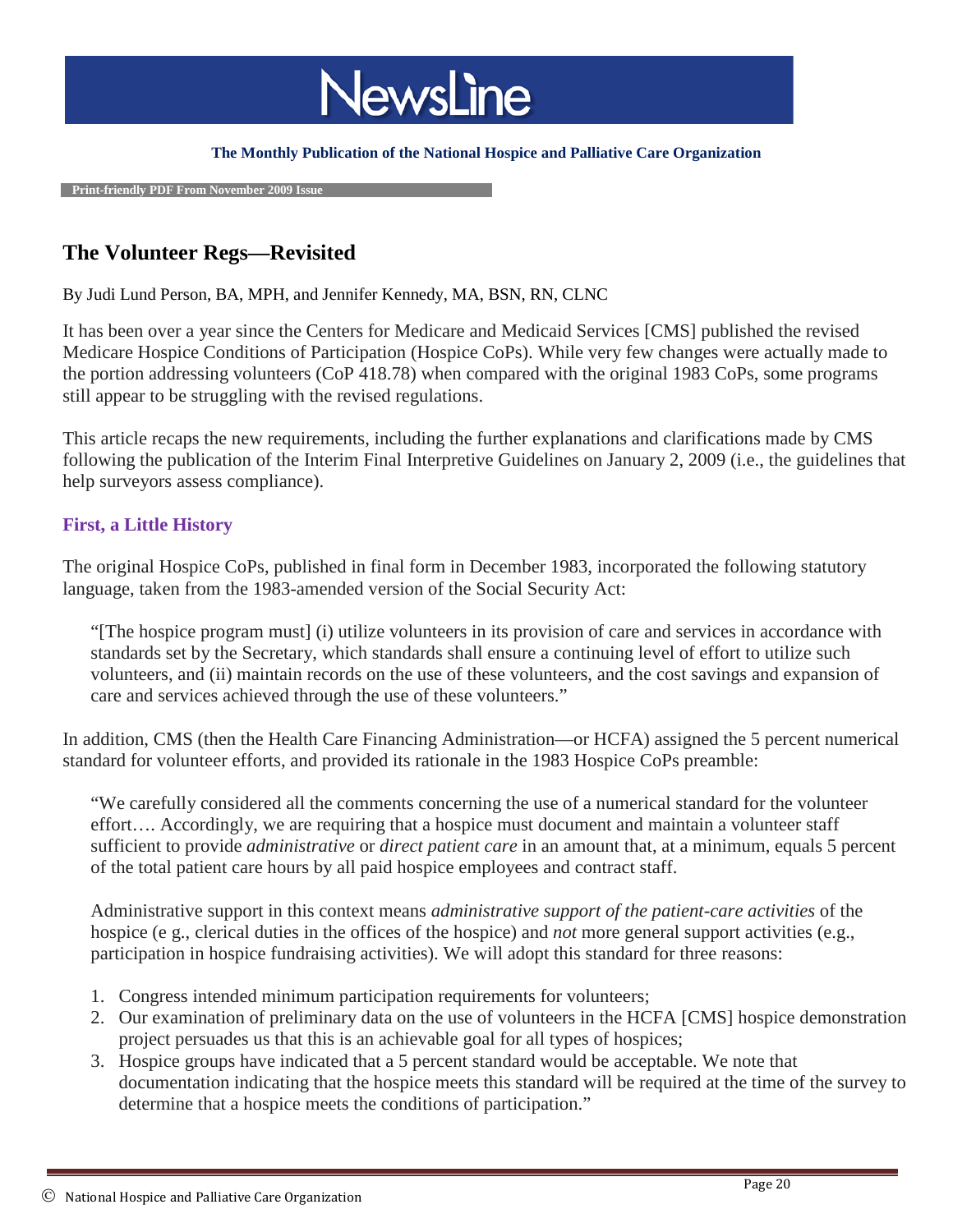# **What's Different Now**

In the 1983 Hospice CoPs, the CMS definition of "employees" included "volunteers" to facilitate compliance with the core services requirement. In the 2008 Hospice CoPs, CMS elaborated on the ways in which volunteers—as employees—must be treated:

# **Criminal Background Checks**

Since volunteers are considered employees, they are included in the criminal background check requirement per CoP 418.114.

### **Computation of Travel Time**

If a hospice compensates its staff for travel time, the hospice can also count travel time for volunteers in meeting the 5 percent requirement. Per CMS:

"We understand that traveling, providing care or services, documenting information, and calling patients all consume volunteer time, and we agree that the time may be used in calculating the level of volunteer activity in a hospice. If a hospice chooses to include any of these areas that are directly related to providing direct patient care or administrative services in its percentage of calculation of volunteer hours, it must ensure that the time spent by its paid employees and contractors for the same activity is also included in the calculation. What that means is that if your staff is paid for the time it takes them to drive to a patient's home, then you can count the time it takes for a volunteer to drive to a patient's home. However, if you do not pay an administrative staff for the time it takes to drive to the office, then you cannot count the travel time of the volunteer who drives to an office location to volunteer."

# **Orientation and In-service Education**

NHPCO regularly receives questions from members about the volunteer training requirements. The 2008 Hospice CoPs requires hospice providers to maintain, document and provide volunteer orientation as well as training that is consistent with the specific tasks that volunteers perform.

# *Volunteer Orientation*

Regardless of the specific duties a volunteer will perform, orientation training should include:

- Hospice goals, services and philosophy;
- Confidentiality and protection of the patient's and family's rights;
- Family dynamics, coping mechanisms and psychological issues surrounding terminal illness, death and bereavement; and
- Guidance related specifically to individual responsibilities.

# *In-service Training*

Surveyors will also be looking for documented evidence that volunteers (1) are aware of their duties and responsibilities and (2) know to whom they should report before being assigned to a patient and family or given administrative duties.

Volunteers who are involved in direct patient care will need to understand whom to contact if they need assistance and instructions regarding the performance of their duties and responsibilities, and what procedures should be followed in an emergency or following the patient's death. For example, if a hospice provider utilizes volunteers for patient contact activities (such as assisting with patient transfers), the volunteer should be instructed on that specific activity or skill, and the provider should complete a competency evaluation of the

National Hospice and Palliative Care Organization

#### **Of Note:**

While the Hospice CoPs call for treatment of volunteers "as employees," an exception to this rule is completion of Form 1-9. According to the regulations issued by the U.S. Department of Homeland Security, Form 1-9 should only be completed for a paid employee (i.e., "an individual who provides services or labor for an employer for wages or other remuneration….").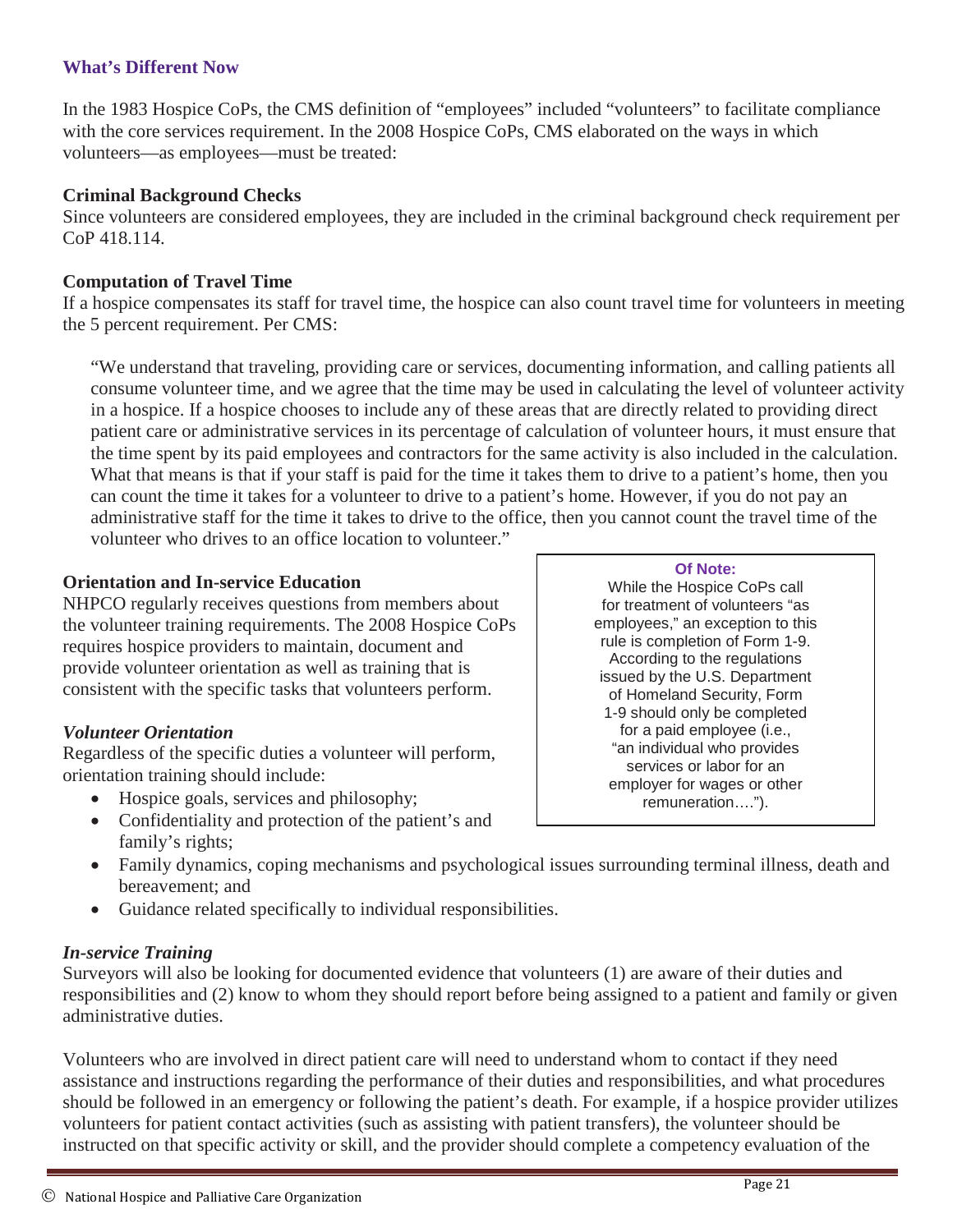volunteer's performance—initially as well as on an ongoing basis. Another example of specific volunteer training would be if a provider utilizes volunteers for its bereavement program: these volunteers would need specific training about the hospice's bereavement program and their role in the program. Volunteer competency evaluation documentation should be evident if the volunteer will have family contact (i.e., make bereavement phone calls). Surveyors will expect a provider to substantiate how volunteers are supervised to ensure that all volunteers are receiving the supervision necessary to perform their assignments.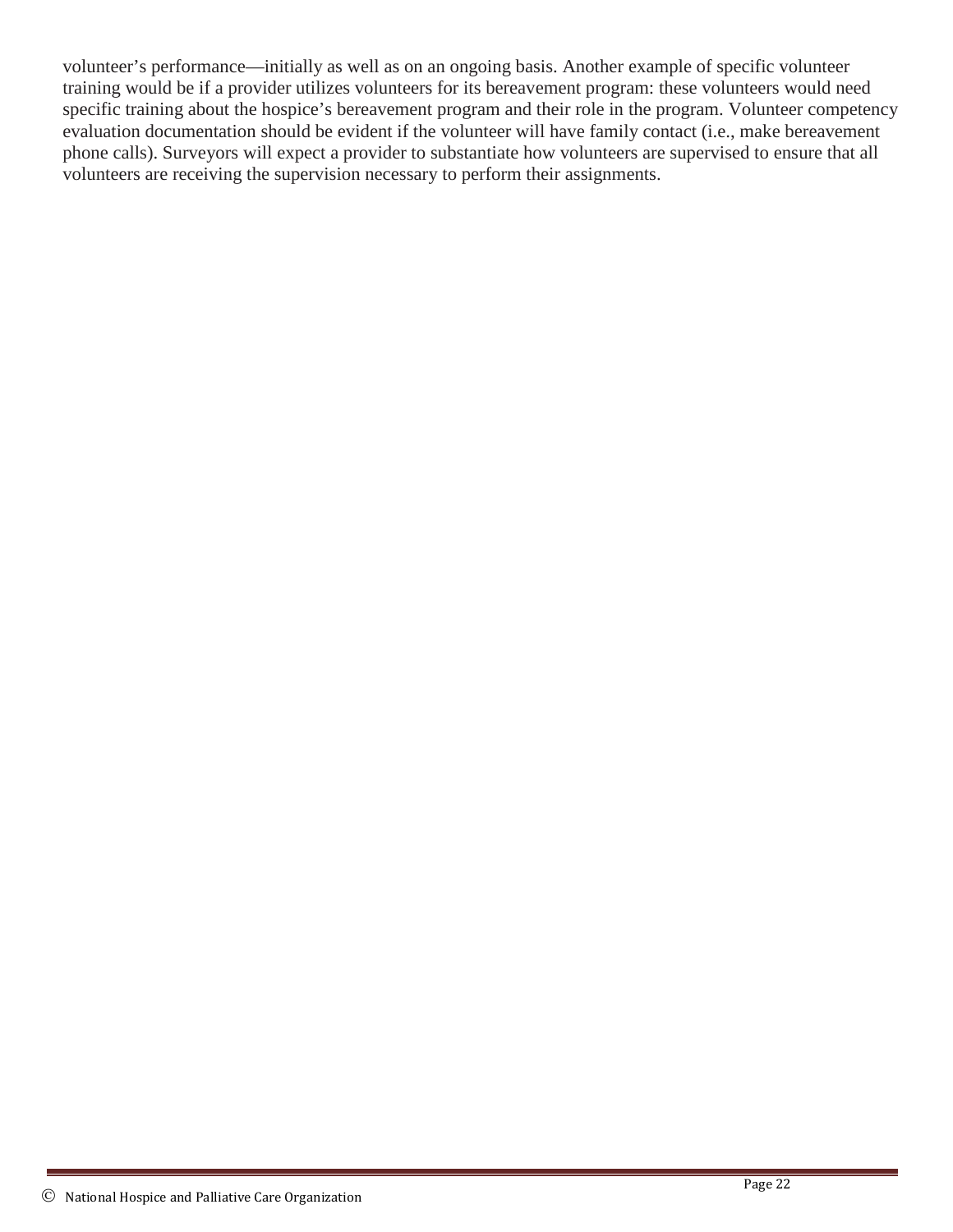# **NewsLine**

#### **The Monthly Publication of the National Hospice and Palliative Care Organization**

 **Print-friendly PDF From April 2011 Issue**

# **Hardwiring Leadership Skills and Best Practices in Volunteer Programs**

### By Sandra Huster

The number one reason that volunteers leave organizations is because their volunteer leaders did not know how to lead, notes Thomas W. McKee in *Volunteer Power News* (2010.) When asked why they are no longer active with an organization, volunteers report several reasons:

- there was a lack of professionalism in the program;
- they received little feedback about their contributions;
- they weren't sure they made a difference or their time was well spent; and
- communication was poor.

All of these reasons for leaving an organization are the result of poor leadership.

Hospice volunteer managers need the same leadership skills that other leaders must have to be successful in recruiting, training and retaining an excellent workforce. Hospice volunteer managers may be responsible for 50 to 100 volunteers—or even more. This is far greater than the number of employees that other managers and leaders supervise. As hospice organizations depend more and more on the support of volunteers during challenging economic times, it becomes critical that volunteer programs have the right leader.

The Volunteer/Volunteer Management Section of NHPCO's National Council of Hospice and Palliative Professionals strongly believes that providing leadership skills training for volunteer managers *is a critical need*. Nationally, there is a need to establish benchmarks for quality in hospice volunteer programs and to hardwire processes for capturing, communicating and replicating best practices.

### **Developing Volunteer Leaders**

One of the challenges in developing volunteer leaders is that there is no standard for education, qualifications or training for hospice volunteer managers (unlike other disciplines that require professional degrees and certifications and come with a well-defined list of required qualifications). When hospice organizations interview and hire new volunteer managers, there may not be a clear understanding by those conducting the interviews of the skills that are needed to be an excellent leader of volunteers. It's not enough to look for someone who is outgoing and loves people, although these are important qualities for volunteer management.

What skills do volunteer leaders need? What training is needed to equip volunteer managers to be highperforming leaders? Volunteer managers, like other hospice leaders, need to excel in the following areas:

# **1. Human Resource Management**

Volunteer managers serve as recruiters, HR coordinators, trainers, and supervisors. They are responsible for insuring that all policies, procedures, background checks, health screenings, training requirements and competencies are met. Volunteer managers must guarantee regulatory compliance with the Medicare Hospice Conditions of Participation, accrediting organizations, and state regulations. Risk management is the volunteer manager's job as well, adhering to insurance and legal regulations, and infection and disease control practices.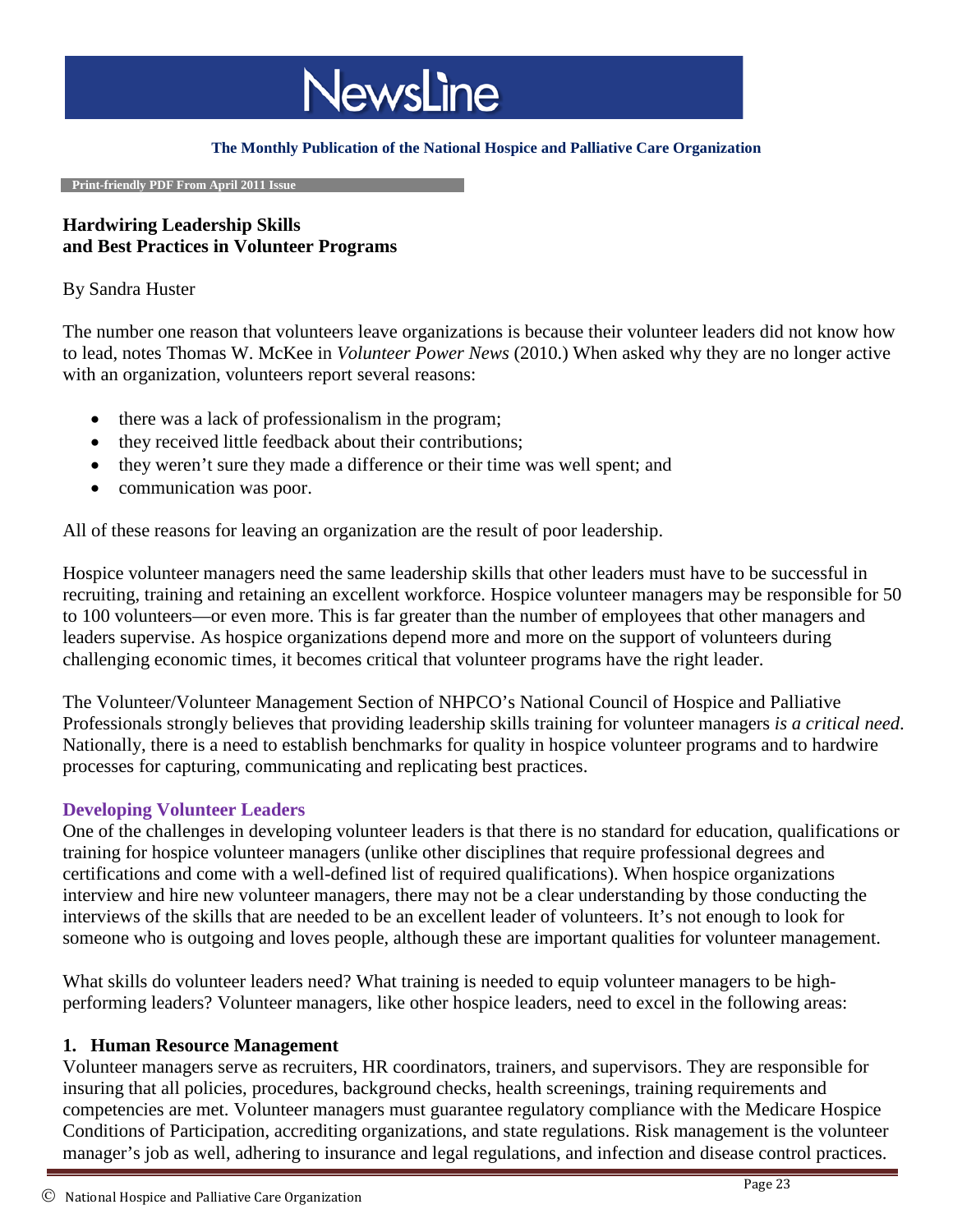# **2. Customer Service**

Volunteer managers have many customers. We might see volunteers as their primary customers, but beyond that they serve patients and families, the entire hospice staff, community groups and individuals. It is important that volunteer managers create a culture that places customer service first. These leaders must be open to change, willing to work shoulder to shoulder with staff and fellow volunteers, and must always communicate caring and appreciation. Relationship building is a key component to a successful volunteer program and to volunteer retention.

# **3. Fiscal Management**

Volunteer managers should be included in the budget planning process and be held responsible for checking their financial reports monthly. Including a finance goal as part of the volunteer manager's annual evaluation provides motivation to be fiscally responsible. When given the skills needed and empowered to manage their own budgets, they will be much more likely to be good stewards. For example, at Covenant Hospice, where I serve as the director of volunteer services, all leaders must establish a finance goal annually. Volunteer managers know that part of their annual performance evaluation and merit increase depends on meeting or exceeding their budget goal.

# **4. A Commitment to Excellence**

All hospice leaders must work together to achieve excellence. This means that no team, department or program can have a "silo" mentality or expect to achieve success alone. Too often in hospices the volunteer manager and volunteers are seen as separate from the clinical team. We say that volunteers are fully integrated into the team, but are they really? Volunteer managers must step up and speak up as advocates for volunteers and must find their places at the interdisciplinary team table alongside other team members. Through NHPCO's National Council of Hospice and Palliative Professionals (NCHPP) and as individual hospices, we must all make a commitment to excellence in hospice volunteer programs. This includes establishing qualifications, training, continuing education, competencies and credentialing opportunities for hospice volunteer managers, just as we do for other hospice disciplines.

### **5. Accountability**

Hospice volunteer programs grow when their leaders set specific measurable goals and are held accountable for meeting or exceeding those goals. Program goals must be tied to performance evaluations and leaders should be rewarded for outcomes.

For example, Covenant Hospice senior leaders set strategic goals annually. In 2010, four of the organization's 20 goals were "owned" by the volunteer department. They included:

- Meeting at least 95 percent of all patient/family requests for volunteer services (the result was 99 percent).
- Maintaining volunteer satisfaction of 4.75/5.0 (the result was 4.81/5.0).
- Maintaining a 1.9 ratio of volunteers to ADC (the result was 2.3).
- Maintaining a Medicare Match at 9 percent (the result was 14 percent).

At Covenant, volunteer program strategic goals are aligned throughout the organization, from the CEO to the vice president of human resources, to the director of volunteer services and, finally, to all volunteer services managers. Accountability based on shared measurable outcomes and rewarded through agency-wide recognition and annual performance merit increases has produced outstanding results.

If our volunteer managers do not come to our hospices with these five key skills, it is up to our organizations to provide training and coaching in these areas. In my organization, quarterly training is provided through our Leadership Development Institute. Volunteer managers, along with all other Covenant leaders, attend these oneday trainings, designed to equip leaders with the knowledge and skills that are needed to lead others.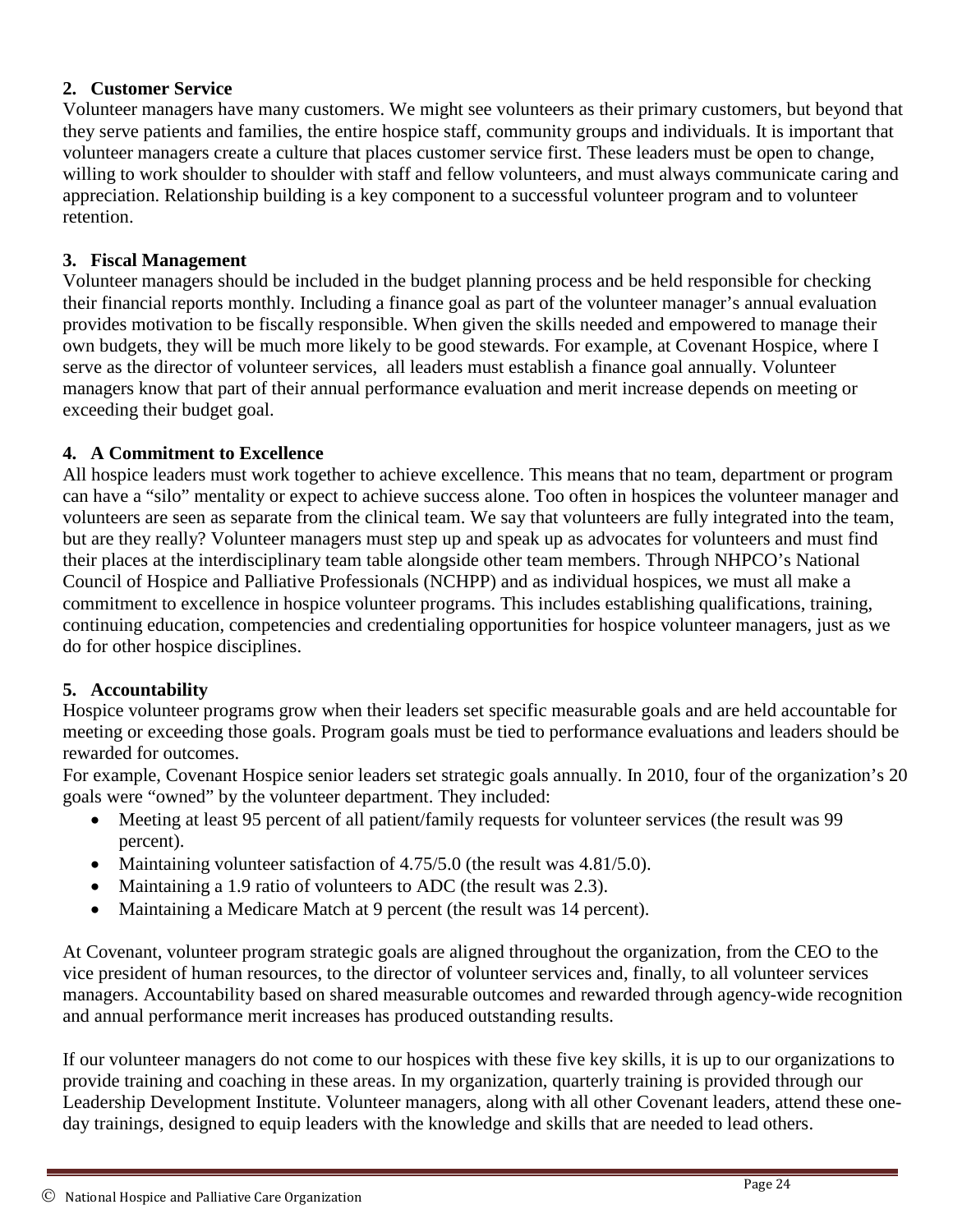# **Harvesting and Hardwiring Best Practices**

NHPCO's National Council of Hospice and Palliative Professionals (NCHPP) offers the perfect opportunity for volunteer leaders and volunteers to identify and share best practices. Volunteer managers should be encouraged to join NCHPP. Membership is free for all employees and volunteers whose hospice is a member of NHPCO. (Visit [www.nhpco.org/nchpp](http://www.nhpco.org/nchpp) to learn more or call NHPCO's Member Services Center at 800/646-6460.)

Members of NCHPP's Volunteer/Volunteer Management Section have free access to the following resources:

- **My.NHPCO:** This [professional networking site](http://my.nhpco.org/NHPCO/NHPCO/Home/default.aspx) provides daily access to the Volunteer/Volunteer Management Section through an eGroup (which is similar the former "listserve"). The eGroup provides the opportunity to post questions, share best practices, and connect with peers and colleagues.\*
- **Volunteer Section eLibrary:** The Volunteer Section [eLibrary](http://my.nhpco.org/NHPCO/NHPCO/eGroups/AllDiscussions/Default.aspx) (on the My.NHPCO website) includes a range of helpful management tools and resources that eliminate the need to "reinvent the wheel."\*
- **Volunteer Section Chat Sessions:** These chats are open discussions on topics of interest to both new and experienced volunteer managers. They are scheduled on the fourth Wednesday of each month (except the November Chat which falls on the 5th Wednesday), from 3:00-4:00 p.m. (ET). See the last page of this article.

# **Some Examples of Hospice Volunteer Program Best Practices**

- Conducts and documents initial and annual volunteer competencies.
- Completes and documents annual volunteer evaluations.
- Surveys volunteer satisfaction annually and reports results.
- Reports volunteer scores from NHPCO's [Family Evaluation of](http://www.nhpco.org/fehc)  [Hospice Care survey:](http://www.nhpco.org/fehc) (1) percentage of families who reported receiving volunteer care, and (2) percentage who rated volunteer care as excellent.
- Reports results from internal satisfaction survey of volunteer program.
- Tracks and reports volunteer retention annually.
- Reports Medicare and non-Medicare volunteer activities by type, hours and associated cost savings.
- Provides volunteer manager ongoing leadership training, competencies and evaluations.

In addition to these free resources, NHPCO's [two primary national conferences—](http://www.nhpco.org/i4a/pages/index.cfm?pageID=6221)the Management and Leadership Conference (MLC) held each spring and the Clinical Team Conference (CTC) held each fall—offer valuable concurrent sessions for both volunteers and volunteer managers as well as a scheduled time for members of the NCHPP Volunteer/Volunteer Management Section to meet for face-to-face discussions.

Hospices that want to grow their volunteer programs, meet the increasing needs for volunteer services, increase patient and family satisfaction, and retain volunteers must have volunteer leaders who know how to lead. This presents an exciting opportunity for the NCHPP Volunteer/Volunteer Management Section to demonstrate leadership excellence, share best practices, set benchmarks and celebrate results!

\*While My.NHPCO is free to NHPCO members and their staff, each staff member must enroll. For instructions on enrolling (which just takes a few minutes!), see the ["Getting Started"](http://my.nhpco.org/NHPCO/NHPCO/GettingStarted/Default.aspx) section of the My.NHPCO site.

*Sandra Huster has worked in the field of volunteer management for 14 years and is currently director of volunteer services for Covenant Hospice (Pensacola, FL). She also just began her first term as the NCHPP Volunteer/Volunteer Management Section leader (2011-2013) and is a frequent presenter at NHPCO's national conferences.* 

*Sandra extends a special acknowledgement to Quint Studer and the [Studer Group](http://www.studergroup.com/) for the leadership principles and terminology reflected in this article and presented in "Taking You and Your Organization to the Next Level, Hardwiring Excellence, and Straight A Leadership."*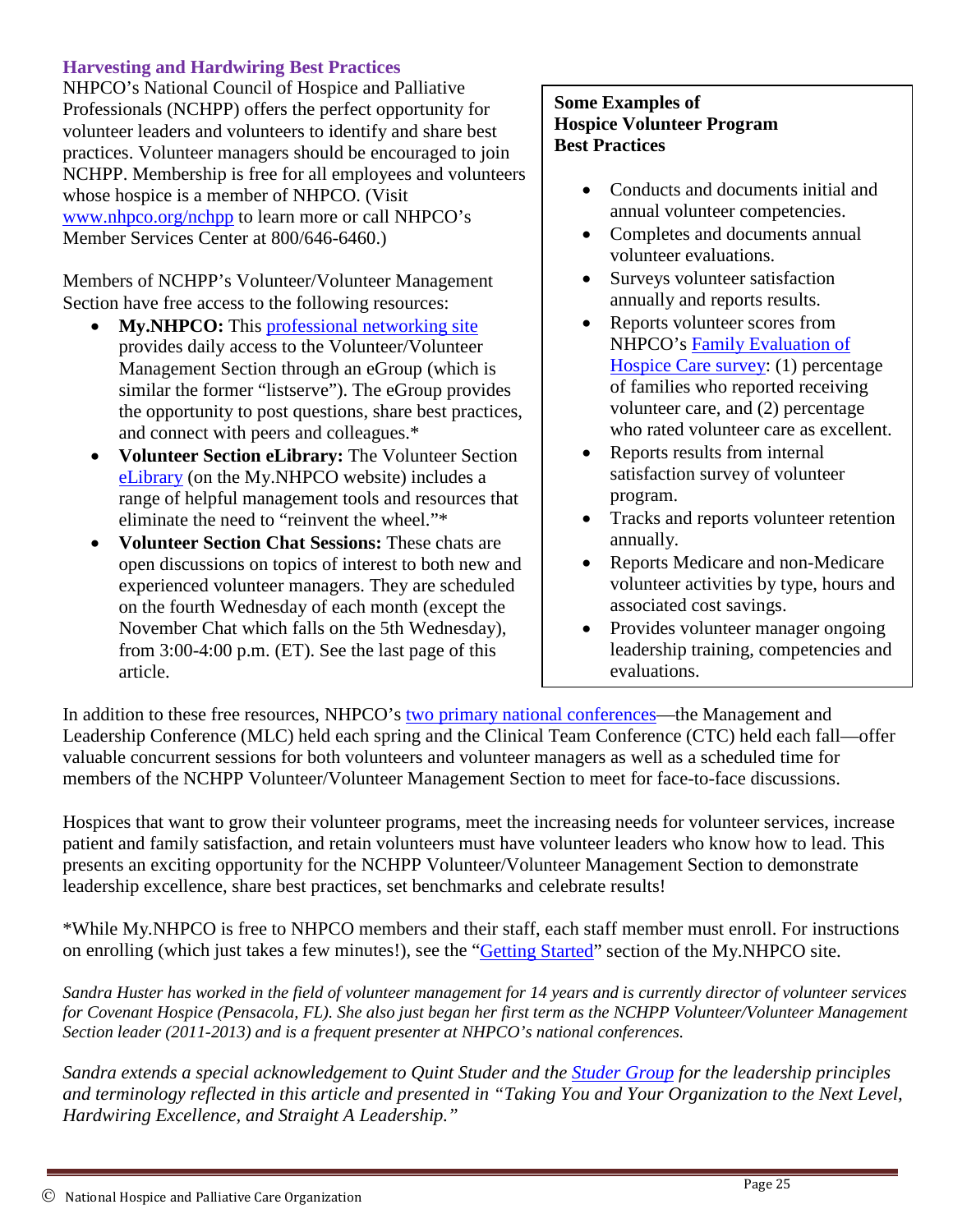

#### **The Monthly Publication of the National Hospice and Palliative Care Organization**

 **Print-friendly PDF From April 2012 Issue**

# **QAPI for Hospice Volunteer Programs**

#### By Sandra Huster

When we think of quality assurance and performance improvement (QAPI) initiatives in the hospice setting, our thoughts may not include volunteer programs. The National Council of Hospice and Palliative Professionals (NCHPP) has identified QAPI as a gap in knowledge for leaders of hospice volunteers. This may be due in part to limited data collection in individual hospice volunteer programs and to a lack of understanding of quality measures for this discipline.

Traditionally hospice volunteer programs have reported "soft outcomes," such as volunteer and patient stories. These are still vitally important for us to remain connected to our purpose and mission. However, today's hospice leaders and those who provide leadership for volunteer programs must quit assuming and begin documenting quality outcomes. Hospice volunteer programs must identify quality measures, set measurable program goals based on internal and external benchmarks, identify opportunities for improvement, and collaborate with the clinical team on QAPI initiatives. Volunteer programs must prove their value to the organization through "hard data," documenting and reporting outcomes that improve patient care, increase family satisfaction and save costs.

QAPI initiatives for hospice volunteer programs require collaboration between staff members who lead volunteer programs, the clinical team and volunteers.

Consider your hospice volunteer program:

- Are you assuming that your volunteer program provides quality care and services? Or do you have data that documents quality outcomes?
- What is currently being tracked and reported?
- Who is that data reported to and how is the information being used?
- Does your leader of volunteers have specific measurable goals that are based on internal and external benchmarks? Are results tied to his or her annual performance evaluation and merit increase?
- Does the leader of your volunteer program serve on your QAPI committee?
- Has your volunteer program been involved in a QAPI project?

The volunteer discipline is an integral part of the interdisciplinary team. Volunteers play a crucial role in providing excellent patient care and contribute toward many quality outcomes measured and reported by hospices. The [Family Evaluation of Hospice Care](http://www.nhpco.org/fehc) (FEHC), the [Family Evaluation of Bereavement Services](http://www.nhpco.org/febs) (FEBS), and concurrent patient/family surveys include questions that involve every member of the team, including volunteers. Results can provide good feedback for the volunteer program and provide some "hard data" on the value of volunteers.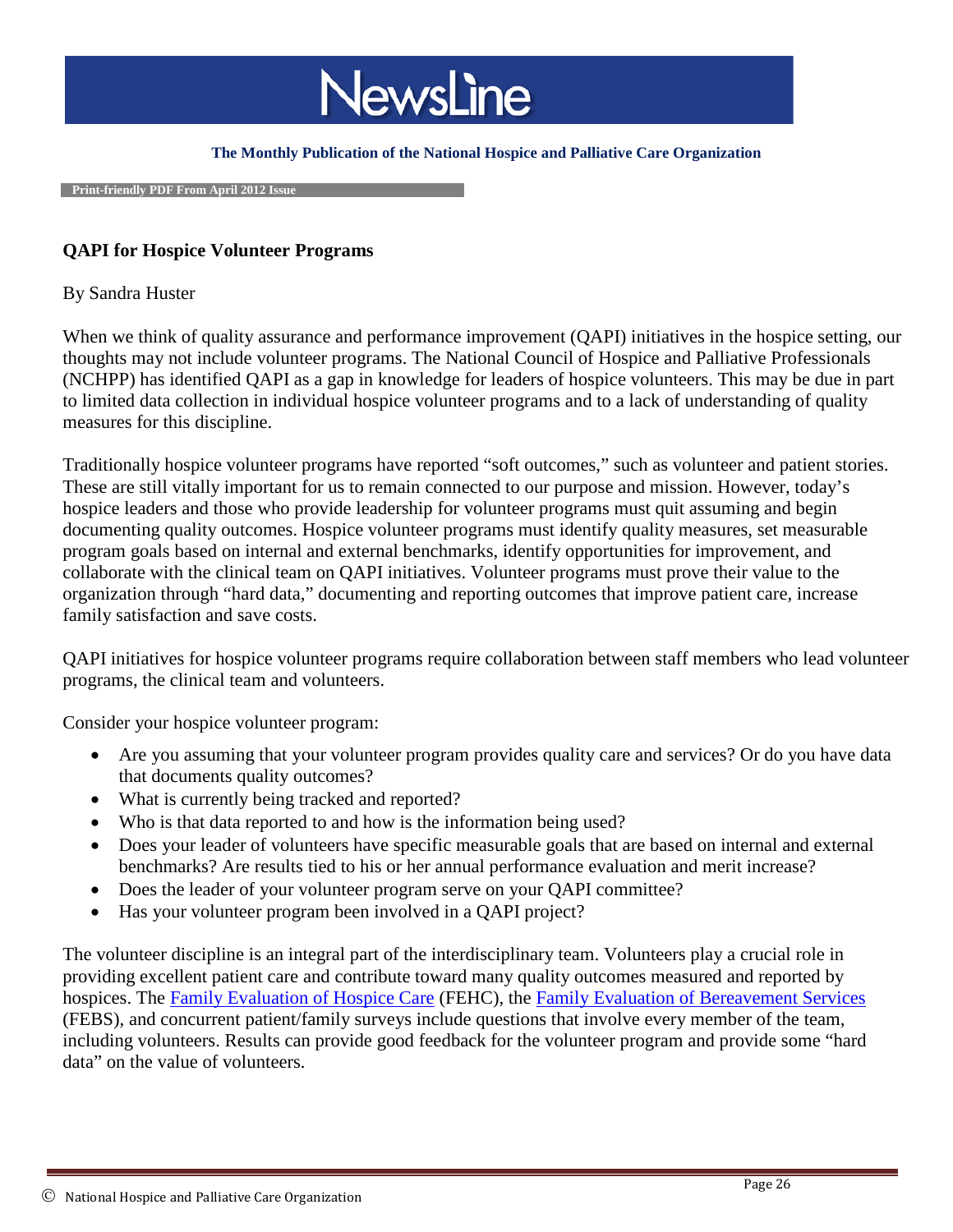# **Identifying Quality Measures**

All hospices must document volunteer service hours that meet the Medicare Hospice Conditions of Participation (Hospice CoPs) for "Volunteers, Level of Activity," found in 42 CFR 418.78(e).

As defined by Medicare, these activities include direct volunteer patient care hours and administrative volunteer hours that support patient care. The required "Medicare match" is 5 percent.

NHPCO's 2010 National Summary of Hospice Care (National Summary) reports that the agency mean for volunteer hours as a percent of clinical staff hours (i.e., the Medicare match) is 5.2 percent. Hospice volunteer programs may choose to set a benchmark that is above the required 5 percent match. The National Summary reports that the 75th percentile for all hospices responding to this question is a 7.7 percent Medicare match. The top 25 percent of hospices report that their Medicare match is greater than 7.7 percent. This presents an external benchmark for volunteer programs that want to strive to improve this key quality measure.

Increasing the Medicare match presents opportunities for QAPI initiatives as this goal requires collaboration between the interdisciplinary members who identify patient problems that require volunteer interventions, and the volunteer manager who recruits, trains and places volunteers to meet these needs.

# **Some Opportunities for Improvement**

QAPI initiatives for hospice volunteer programs may set internal or external benchmarks for improvement. The following are examples of opportunities for improvement in hospice volunteer programs, using either internal or external data to set benchmarks. (Specific measurable goals would need to be included in these outcome statements.)

# *Patient Care Volunteers as a Percent of Total Volunteers*

• Increase the percent of direct patient care volunteers to total volunteers. (The National Summary reports 59.3 percent as the agency mean and 81.5 percent as the 75th percentile.)

# *Volunteer Service Hours and Visits*

- Increase Medicare match. (The National Summary reports 5.2 percent as the agency mean and 7.7 percent as the 75th percentile.)
- Increase the percent of patients/families served by volunteers. (No national data available. Hospices must set internal benchmark.)
- Increase the percent of patient/family requests that are met by volunteers. (No national data available. Hospices must set internal benchmark.)
- Increase the number of patient visits per volunteer. (The National Summary reports 20 visits per volunteer as the agency mean and 27.4 visits per volunteer as the 75th percentile.)
- Increase volunteer visits as a percent of total IDG visits. (The National Summary reports 5.2 percent as agency mean and 7.3 percent as 75th percentile. These percentages nearly mirror the Medicare match results.)

# *Number of Volunteers per Patient*

- Increase the total number of volunteers (all types) per patient. (The National Summary reports .29 as the agency mean and .38 as the 75th percentile. This number is calculated using the total number of volunteers (all types) divided by the total number of patients admitted.) This is an important growth measure used to ensure that the overall volunteer program is growing in proportion to growth in the hospice census. It indicates to hospice programs whether they have an adequate number of volunteers to support patients, families and the overall organization in areas such as development and marketing.
- Increase the number of direct care volunteers per patient. (The National Summary reports .15 as the agency mean and .21 as the 75th percentile. This number is calculated using the total number of patient care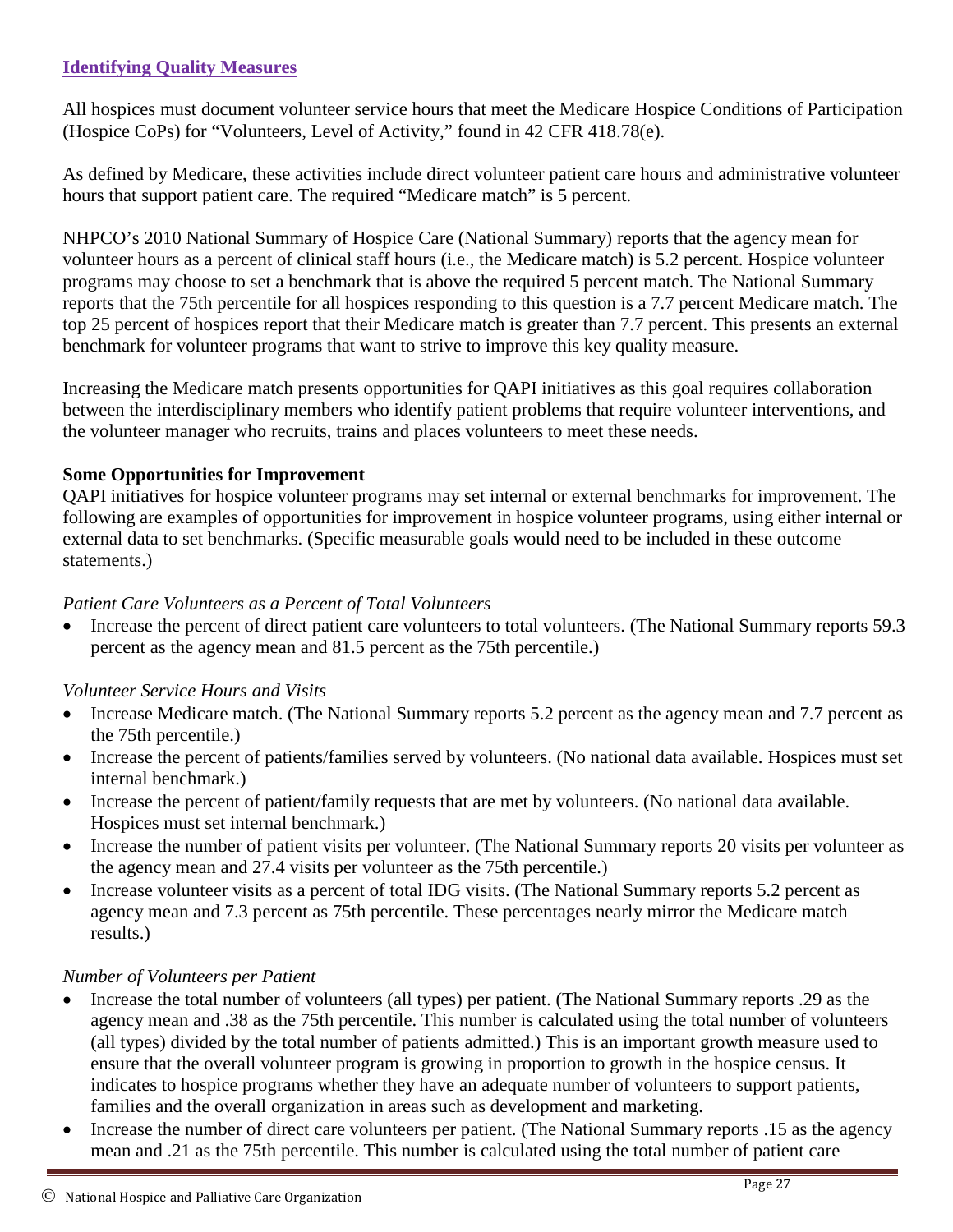volunteers divided by the total number of patients admitted.) This too is an important growth measure, comparing the growth in patient care volunteers to the growth in patients served, ensuring that patients and families' volunteer needs are met.

# *Family Evaluation of Hospice Care Survey*

• Increase the percent of families responding to this survey who indicate that they have received the right amount of help from volunteers. (This is a new question that was added to the survey in 2011. This measure will be reported in 2012 and will present an external benchmark for hospice volunteer programs.)

# **Implementing QAPI Initiatives**

Covenant Hospice's Volunteer Program has been involved in several QAPI initiatives over the past five years. Some were "owned" by other departments which invited the volunteer program to participate in, while others were initiated by the volunteer program. The following are examples of the QAPI projects initiated by the Volunteer Program.

# *No One Dies Alone: Increasing Family Satisfaction of Care at the Time of Death*

Covenant's final promise to patients and families is that no one under its care should die alone, unless that is the patient's choice. Our Performance Improvement (PI) Department consistently reviews the charts of patients who have died. One of the key indicators that is noted and reported as a result of this review is whether the patient was alone at the time of death, or if there was someone present—a loved one, facility staff member, Covenant staff member or volunteer.

In 2006, Covenant's PI Department reported that 95 percent of all patients died with someone present. On one hand that might be a number to celebrate; however, our concern was for the 5 percent who died alone.

In collaboration with the PI department, clinical leaders and interdisciplinary team, the Volunteer Program focused on the following strategies for improvement of its 11th Hour (Vigil) Volunteer Program:

- Remove barriers for the interdisciplinary team and on-call staff in accessing an 11th hour volunteer;
- Increase the number of trained 11th hour volunteers;
- Hardwire communication between the admissions team, home and facility interdisciplinary members, oncall staff, and patients and families; and
- Improve the process for requesting and utilizing 11th hour volunteers, making sure that no one "falls" through the cracks."

As a result of this initiative, Covenant increased the percentage of patients who died with someone present from 95 percent in 2006 to 97 percent in 2007-2008 and, finally, to 98 percent in 2009-2011. The situations where patients died alone were often not preventable. In most cases, for example, someone had been sitting at the patient's bedside and left the room right before he or she died. Also, we understand that some patients choose to die alone.

# *Tuck-in Volunteers: Increasing Family Satisfaction with Weekend Care*

In 2008, the Volunteer Program collaborated with the clinical team on a QAPI initiative to improve family satisfaction of weekend care. Since that time, volunteers have continued to make weekly "tuck-in calls" to all home patients and families. These trained volunteers utilize a call script that doubles as a tracking log. The purpose of the calls is to identify supply, medication and equipment needs prior to the weekend so that the clinical team can take care of these needs before 5:00 p.m. on Friday. Volunteers are also trained to ask about pain control and to immediately communicate identified pain or symptom control issues to the appropriate nurse.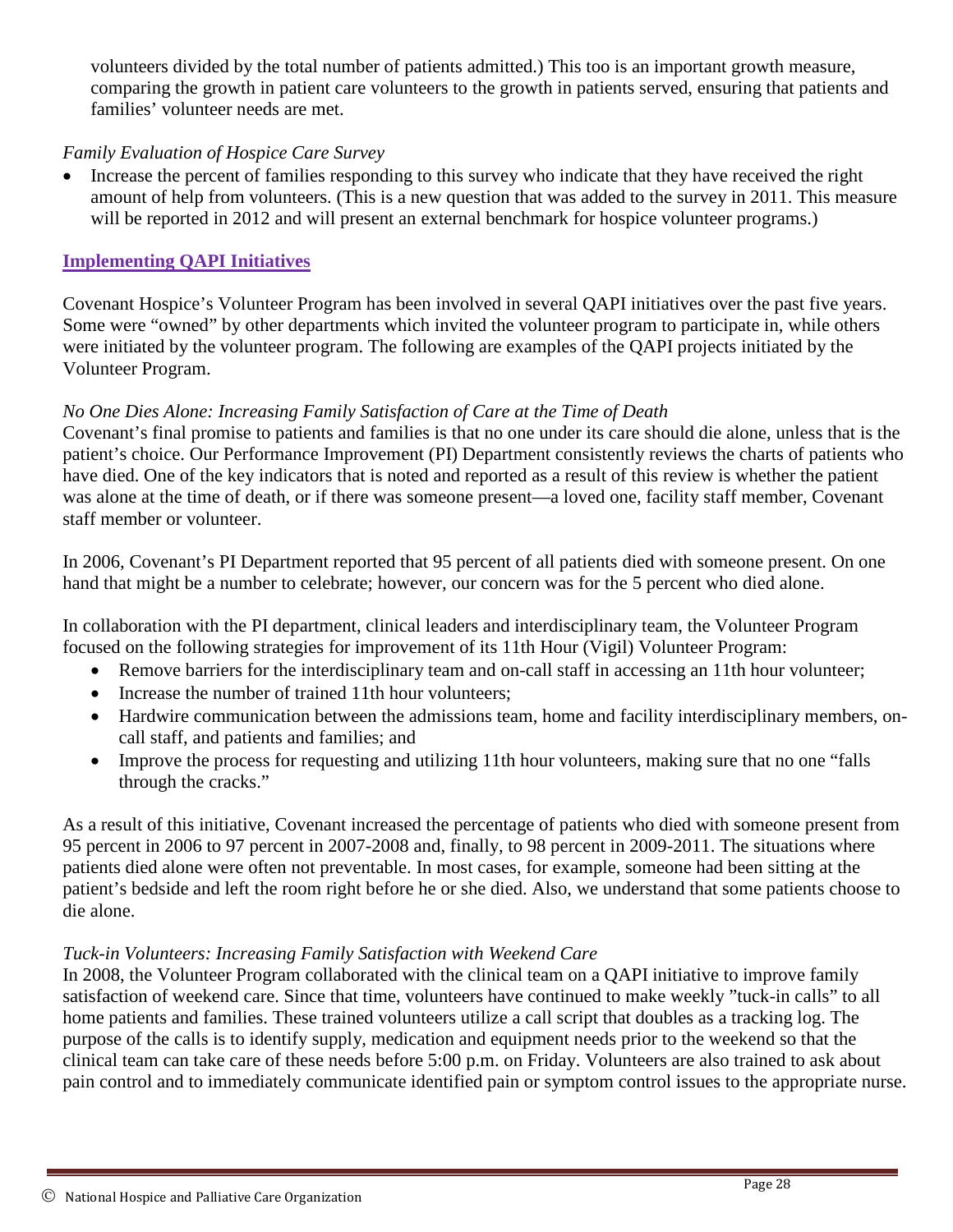Covenant reduced weekend calls for non-emergency patient needs by over 50 percent as a result of this program. This represents satisfied families who have the equipment, supplies and medications they need throughout the weekend and a savings in on-call staff time to deliver supplies and medications during the weekend.

# **Quality Hospice Volunteer Programs**

The NCHPP Volunteer/Volunteer Management Steering Committee is dedicated to working with NHPCO and hospice volunteer programs to elevate the volunteer discipline within the individual hospice's interdisciplinary team and with hospices throughout the country. Hospice volunteer managers are professionals whose contributions help to improve patient care, increase family satisfaction and save costs during this challenging time. QAPI initiatives that involve hospice volunteer programs are imperative as we "raise the bar" for this discipline and work together to sustain our organizations.

*Sandra Huster has worked in the field of volunteer management for 15 years and is currently director of volunteer services for Covenant Hospice (Pensacola, FL). She also serves as the NCHPP Volunteer/Volunteer Management Section leader and is a frequent presenter at NHPCO's national conferences. Sandra can be reached at [Sandra.huster@covenanthospice.org.](mailto:Sandra.huster@covenanthospice.org)*